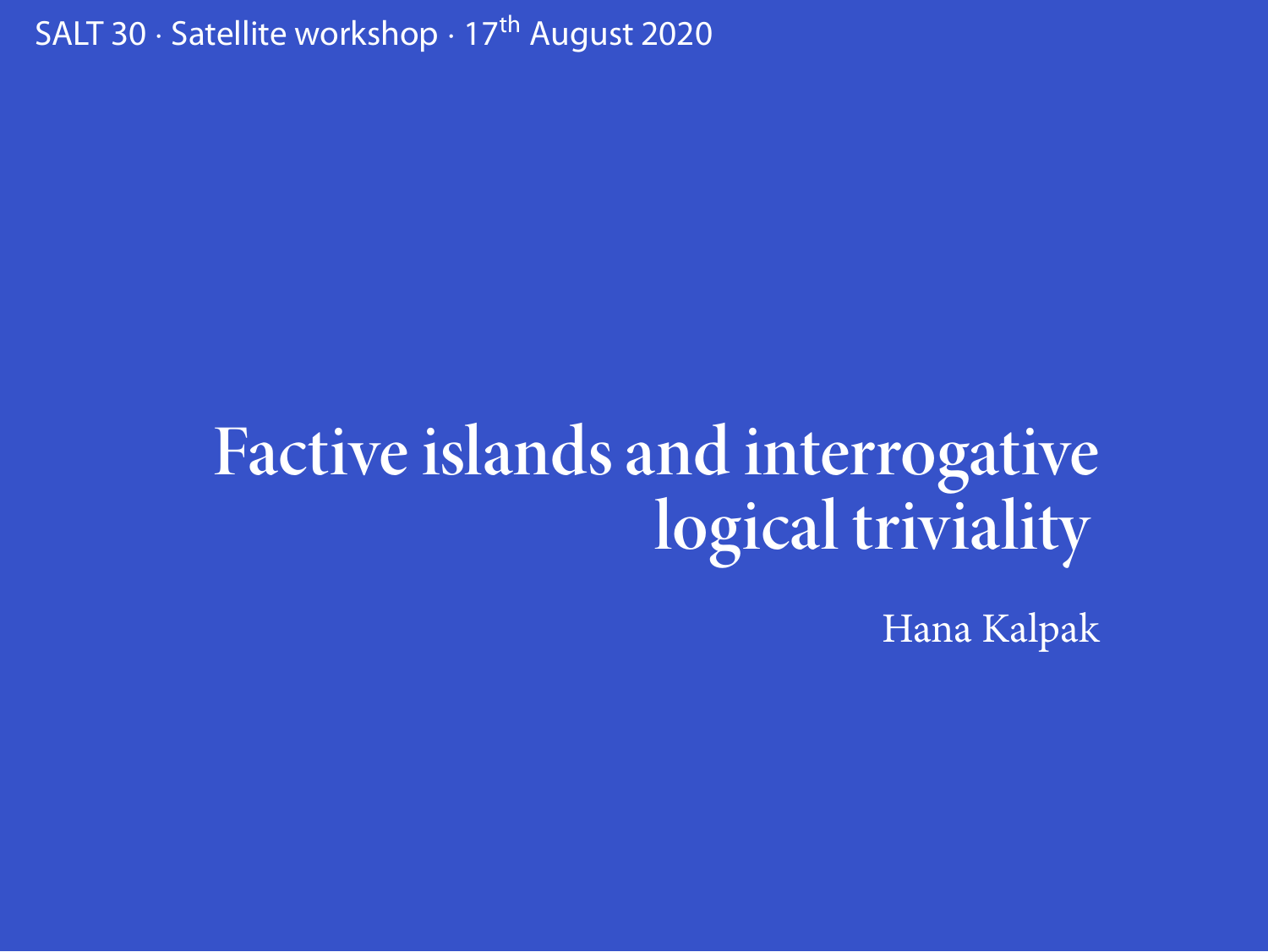#### intro

*Wh*-extraction of elements from a complement clause fails when the embedding verb is factive...

factive unique

- (1) \*Which girl<sub>*i*</sub> does Sam know  $t_i$  is the tallest?  $\checkmark$   $\checkmark$
- (2) Which girl<sub>*i*</sub> does Sam think  $t_i$  is the tallest?  $\times$   $\checkmark$

... and the property ascribed to the gapped element is unique:

(3) Which girl<sub>*i*</sub> does Sam know  $t_i$  is tall?  $\checkmark$  X

Szabolcsi and Zwarts (1993) were the first to discuss cases like  $(1)$ , henceforth called factive island (FI) constructions.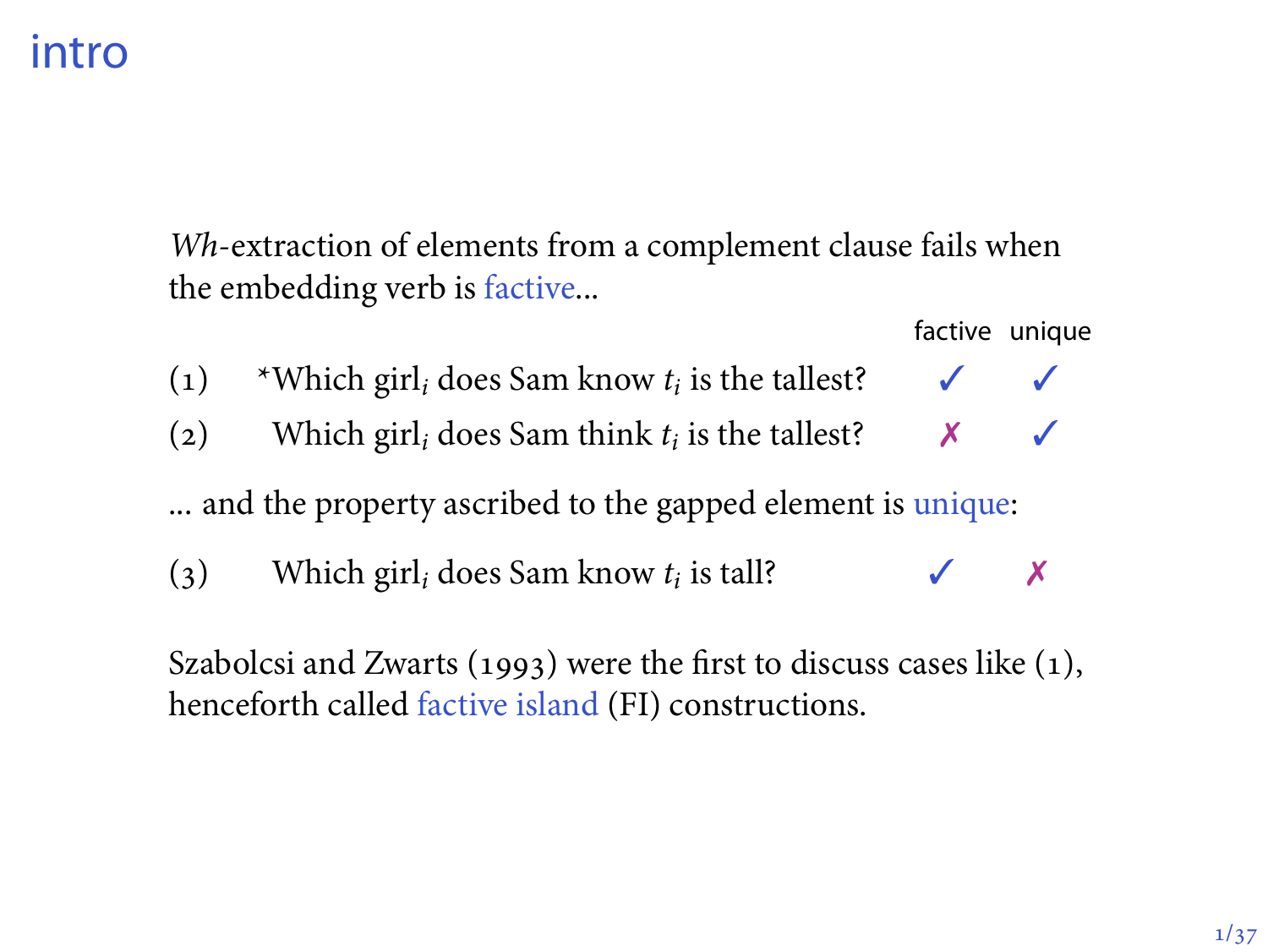#### intro

() \*Which girl*<sup>i</sup>* does Sam know *t<sup>i</sup>* is the tallest?

Szabolcsi & Zwarts analysed constructions like (1) as meaningless; uninterpretable due to a semantic mismatch (cf. *\*six airs*).

Later work has instead treated FI constructions as interpretable, but as having meanings that are somehow pathological either in and of themselves (e.g., Abrusán, 2014) or in virtue of certain pragmatic constraints:

- Schwarz and Simonenko, 2018: (1) is necessarily infelicitous.
- Schwarz, Oshima, and Simonenko, 2019: (1) is maybe necessarily infelicitous, but generally necessarily blocked.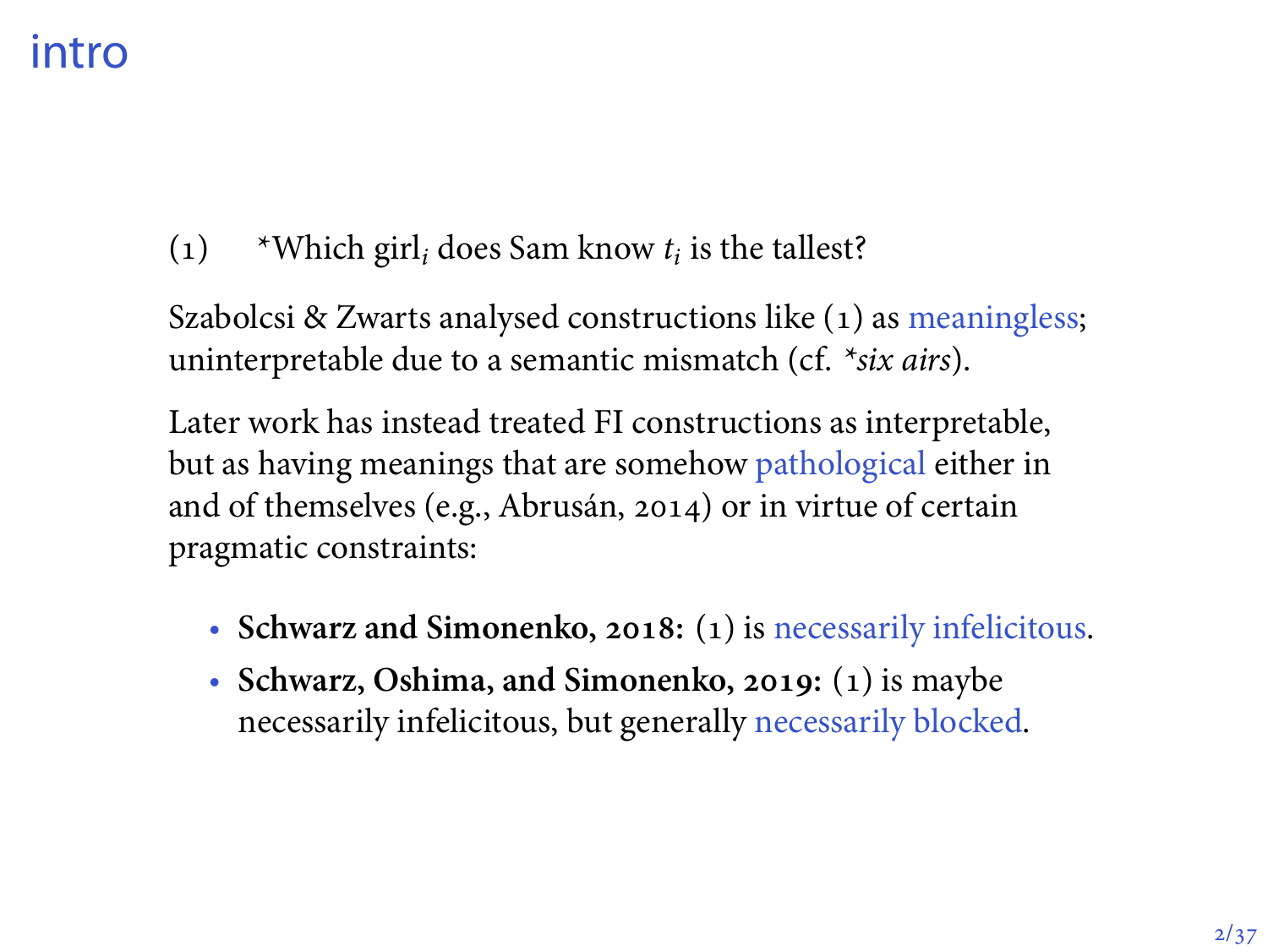## intro

In this talk, I argue that the necessary infelicity/blocking accounts of FIs suffer from both under- and overgeneration problems. I diagnose these issues as stemming from the assumptions that FIs

- **c** crucially depend on pragmatic, speech-act constraints, and **a** are independent of distinction between logical/content terms.
- I propose that FI-constructions are bad because they are IL-trivial:

**IL-triviality (informal).** An interrogative *φ* is *IL-trivial* iff for every interpretation, at most one answer to *φ* is defined, regardless of how the content terms in *φ* are semantically narrowed.

IL-triviality is proposed as a complement to the influential notion of L-triviality (Gajewski, 2009), with a tweak from del Pinal, 2019.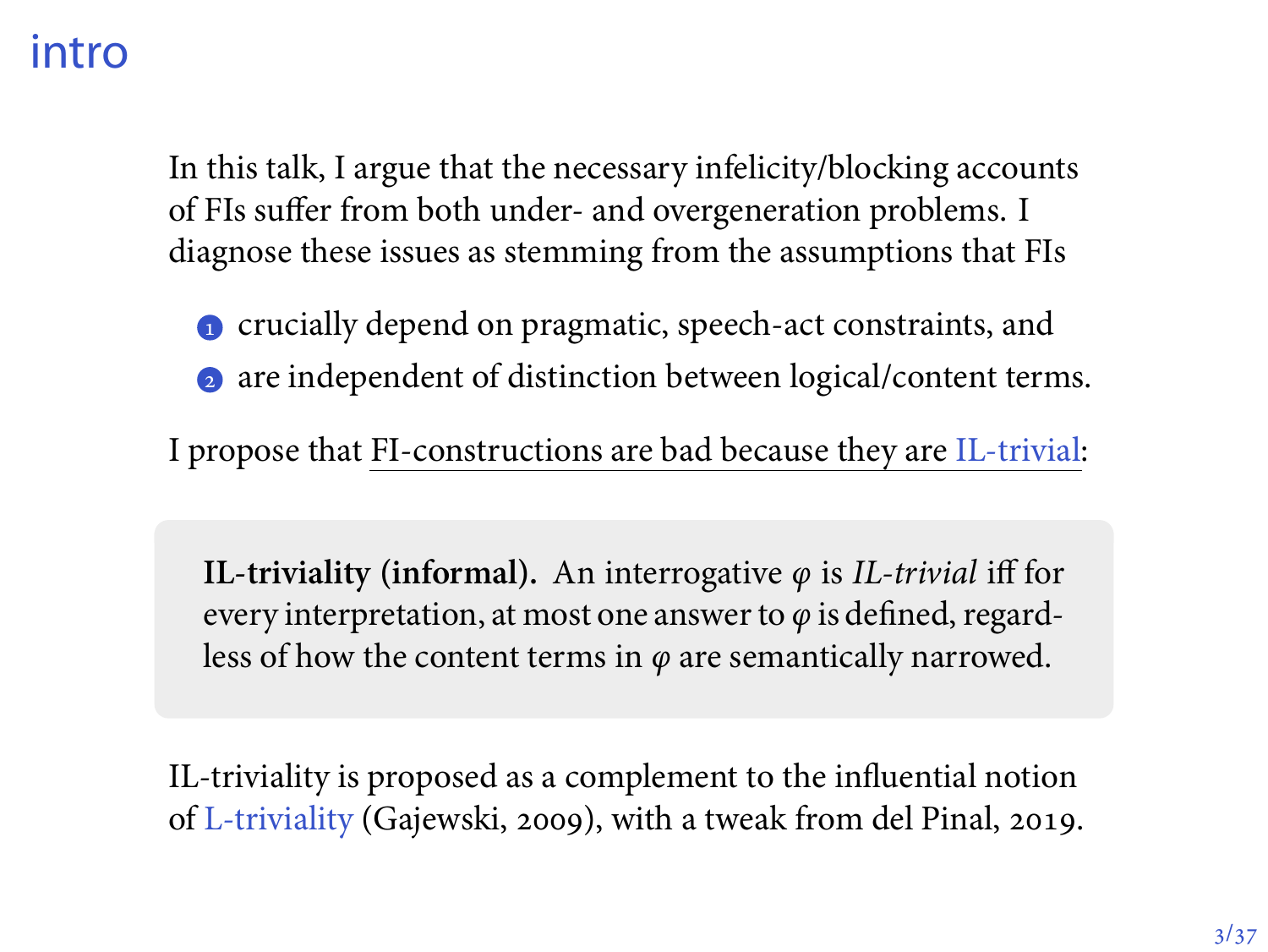## outline

- **Pragmatic accounts of factive islands**
	- *Necessary infelicity, necessary blocking, and problems for pragmatic accounts.*
- **Interrogative logical triviality**
	- *Gajewski (2002; 2009)'s* L-triviality*, reasons for restricting reinterpretation, and the definition of IL-triviality*.
- **Factive islands and IL-triviality**
	- *Standard cases, FIs in embedded questions, FIs in multiple questions, and grammatical trivial questions.*
- **Conclusion**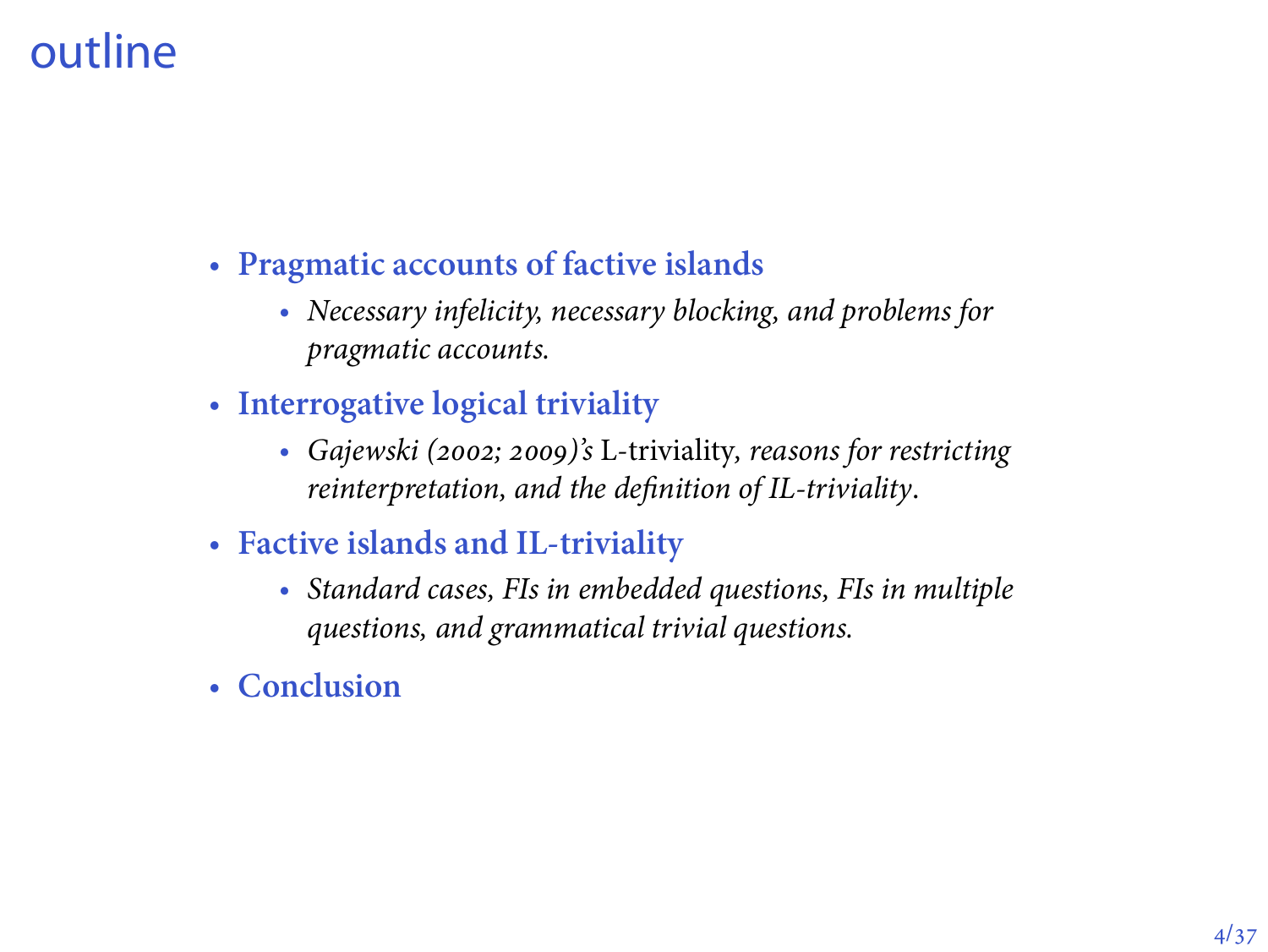**Pragmatic accounts of factive islands**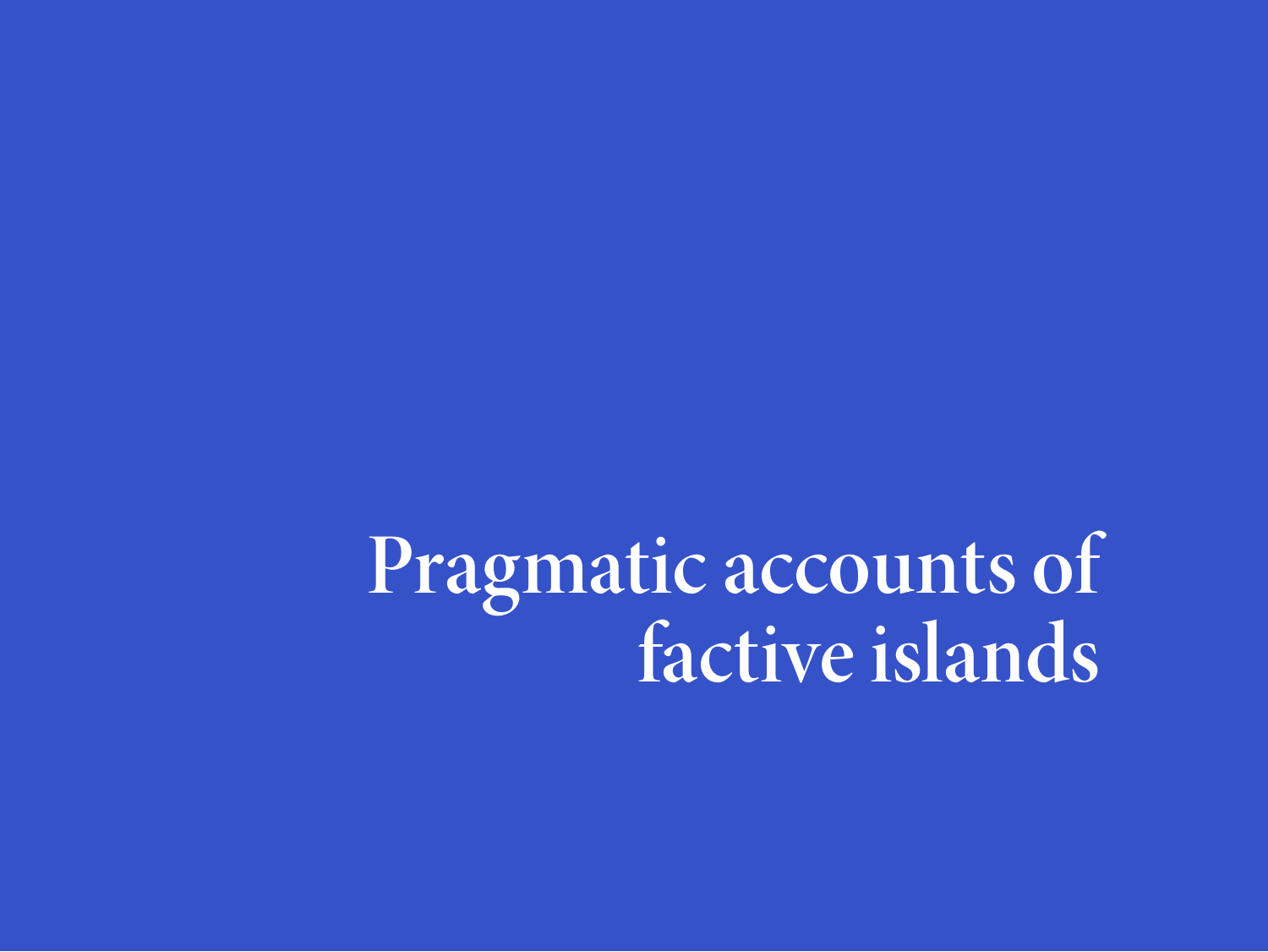## preliminaries

Like the proposals to be discussed, I will assume a Hamblin  $(1973)$ question semantics, according to which interrogative sentences denote sets of propositions (intuitively, sets of answers):

(4) 
$$
[\text{Who ate?}]_{w} = \{\lambda x \lambda w' . \text{ate}_{w'}(x)\} = \begin{cases} \lambda w' . \text{ate}_{w'}(a), \\ \lambda w' . \text{ate}_{w'}(b), \\ \lambda w' . \text{ate}_{w'}(c) \end{cases}
$$

The propositions in an interrogative denotation (= a *question*) may be partial functions, restricted to a domain corresponding to presupposed information:

(5) Who ate the cake? $\mathbb{I}_w =$ *{λxλw′* : *∃*!*y*[**cake***<sup>w</sup>′* (*y*)]*.***ate***<sup>w</sup>′* (*y*)(*x*)*}*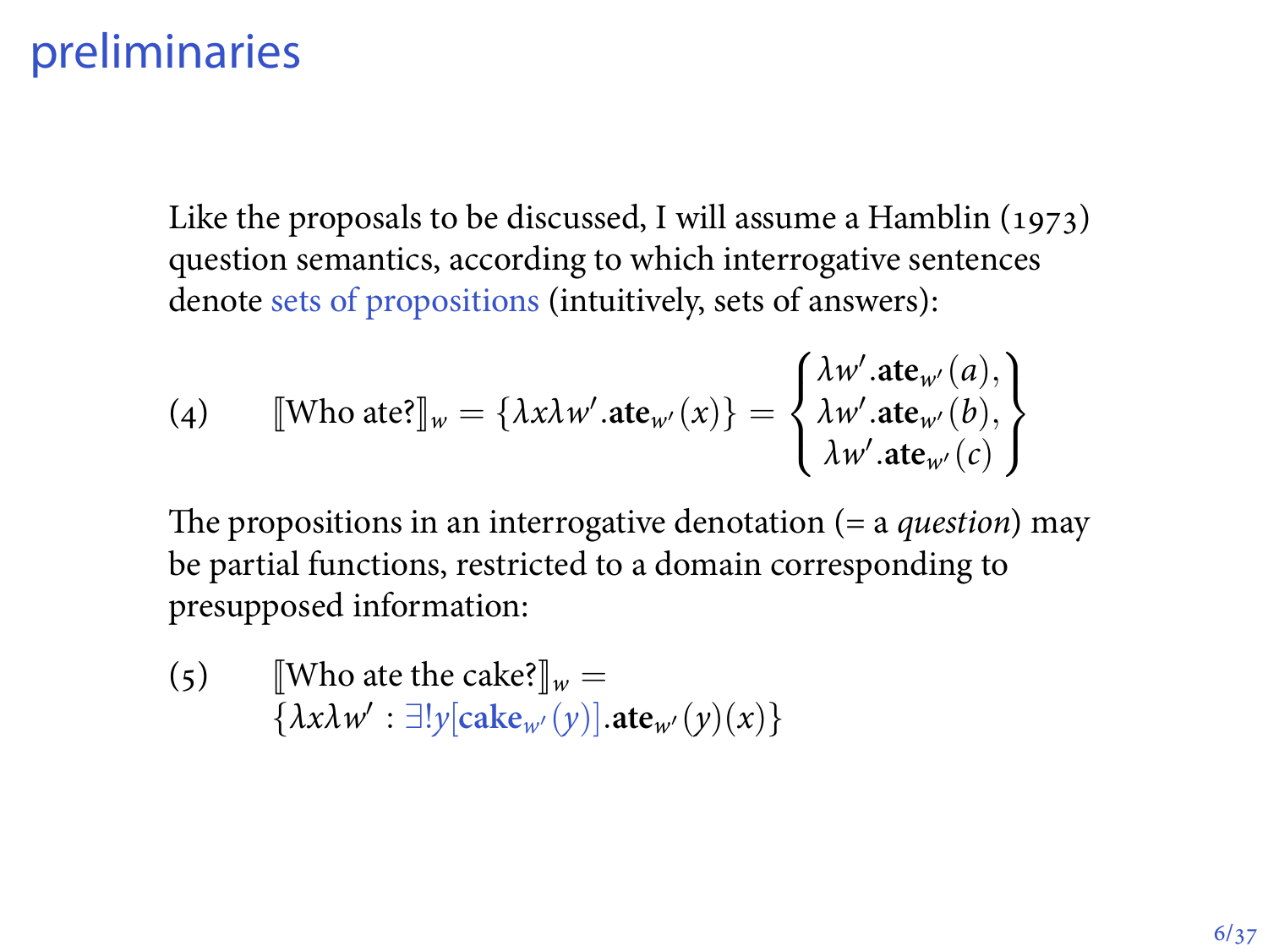## necessary infelicity

Elaborating on Oshima (2007), Schwarz & Simonenko (2018) (= *S&S*) argue that FIs result from necessary infelicity: constructions like (1) have jointly unsatisfiable felicity conditions.

() \*Which girl*<sup>i</sup>* does Sam know *t<sup>i</sup>* is the tallest?

Factive island constructions involve a clash between an existential presupposition (Dayal, 1996)...

(6) Who ate? <sup>presup</sup> Someone ate.

... and the answerability condition (cf. Guerzoni, 2003): An interrogative *Q* is felicitous in a context *c* (*context set*) only if

- (i) *c* entails the presupposition of at least one  $p \in [Q]$ ,
- (ii) *c* does not entail *p* itself.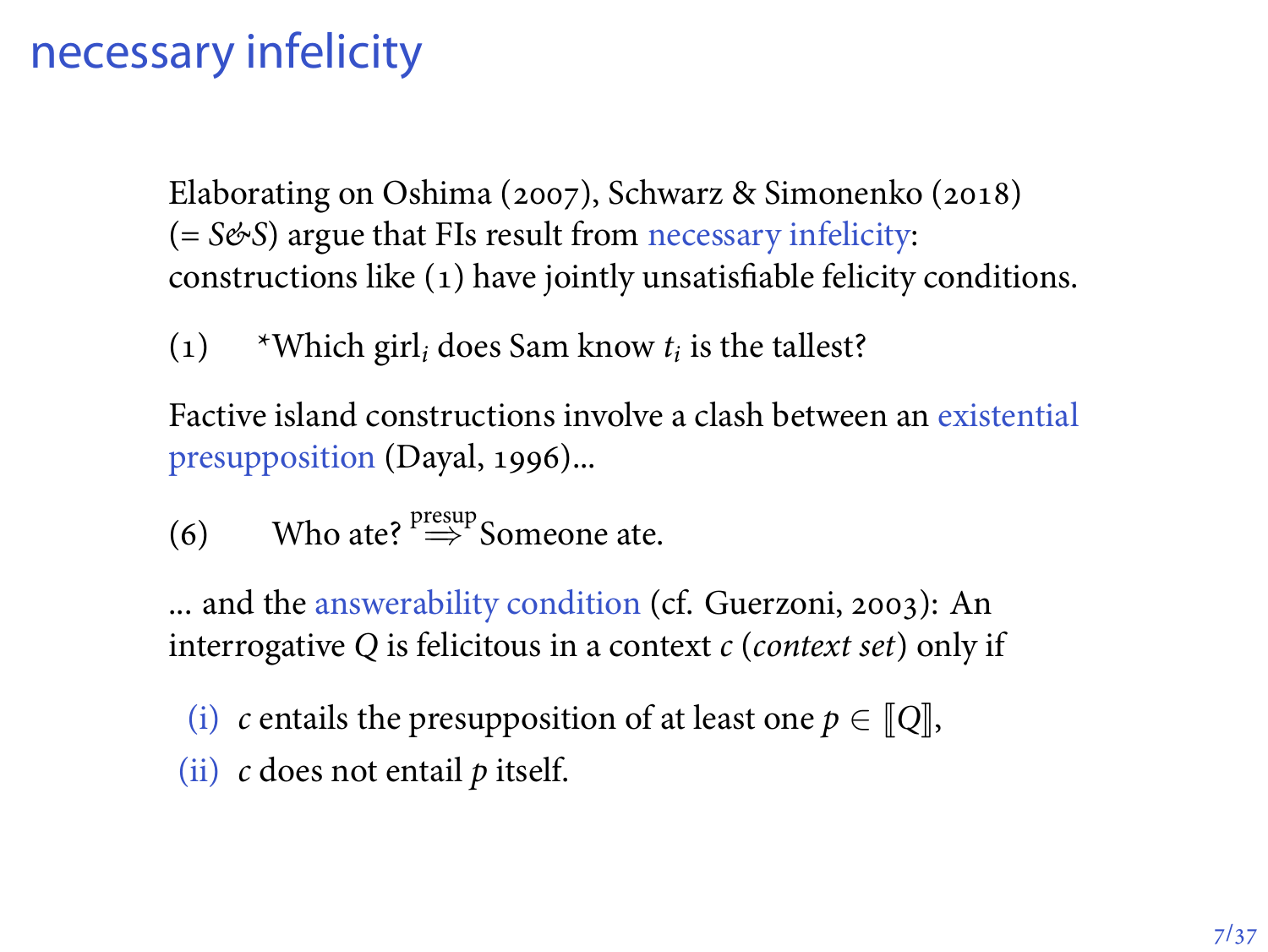#### necessary infelicity

Schwarz, Oshima, and Simonenko (2019) (= *SO&S*) show that necessary infelicity does not capture FIs in multiple *wh*-questions:

factive unique

- (7) \*Who knows that Caesar was murdered where?  $\checkmark$
- (8) Who thinks that Caesar was murdered where?  $\times$   $\checkmark$
- (9) Who knows that Caesar said what?  $\checkmark$   $\checkmark$

SO&S propose that factive island constructions are bad because they are necessarily blocked: they are pragmatically dispreferred to other interrogatives in any context where they are answerable.

For instance,  $(7)$  is blocked in a context  $c$  by  $(10)$ , where  $x$  is the place of C's murder in *c*.

() Who knows that Caesar was murdered in *x*?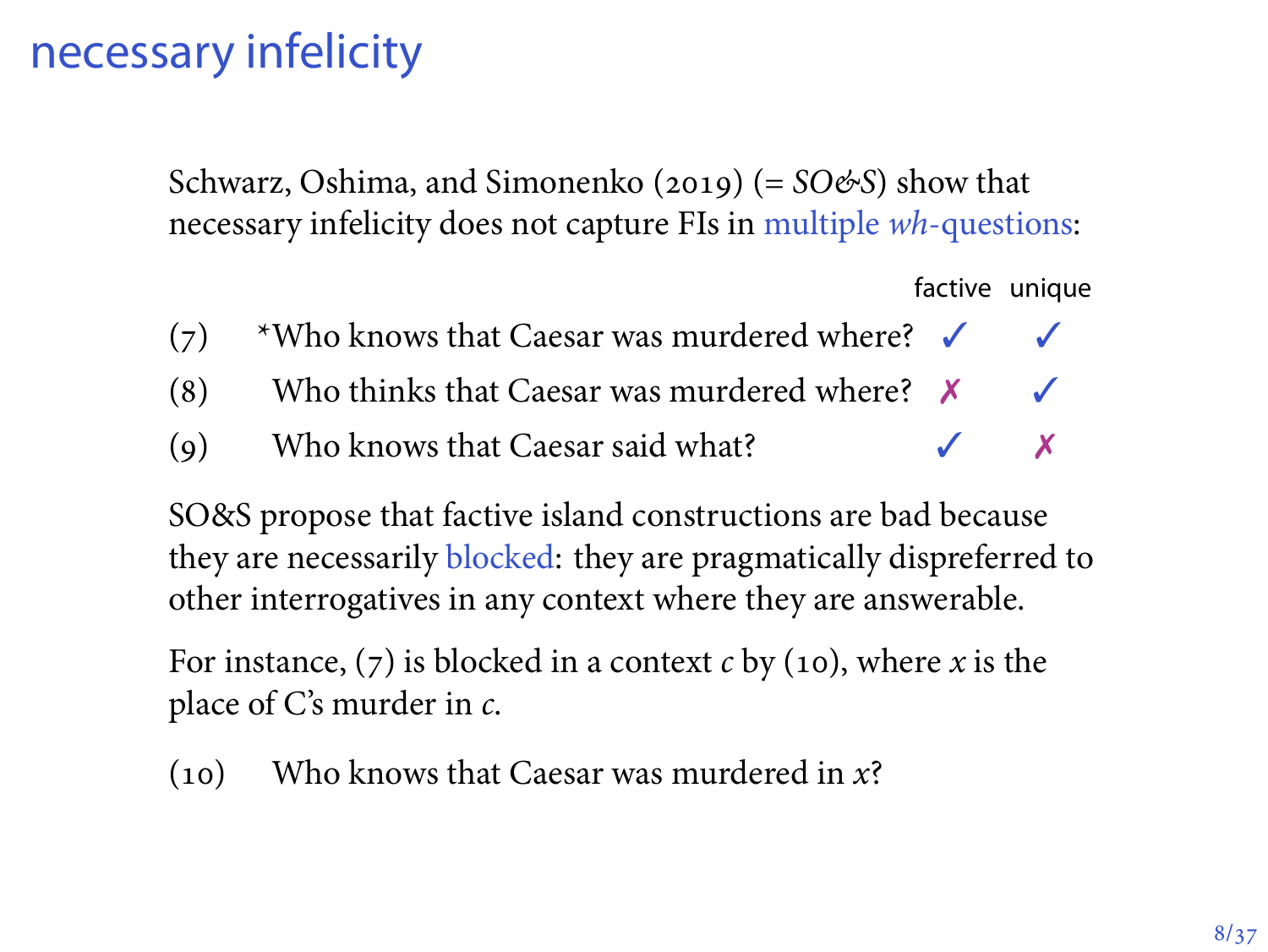## undergeneration

Both the infelicity analysis and the blocking analysis derive the unacceptability of FI construction from conditions on their use as matrix questions in the speech act of *asking*.

These analyses therefore do not explain why the unacceptability persists when the FI construction is not used to ask, as in  $(11)$ :

factive unique

| $(11)$ *Sam knows who, Alex knows $t_i$ is the tallest. |                          |   |
|---------------------------------------------------------|--------------------------|---|
| $(12)$ Sam knows who, Alex thinks $t_i$ is the tallest. |                          |   |
| $(13)$ Sam knows who, Alex knows $t_i$ is tall.         | $\overline{\mathcal{L}}$ | X |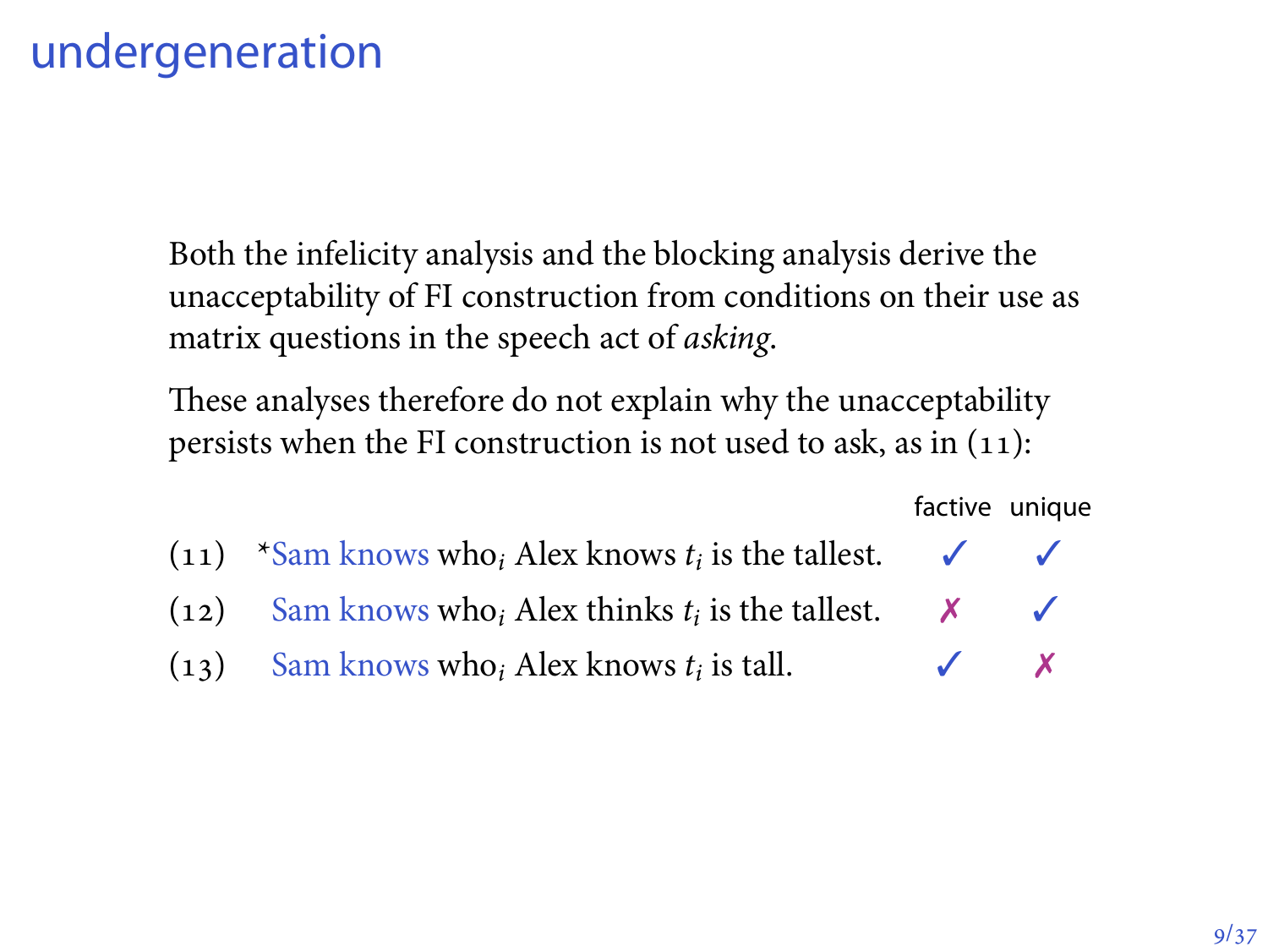#### overgeneration

Both accounts similarly have problems of overgeneration, and erroneously predict that constructions like (14) are out.

(14) Who is [happy or not happy]?

 $(14)$  necessarily violates the answerability condition. This required for felicity of an interrogative *Q* in a context *c*, that there be some answer  $p \in [Q]$  not entailed by *c*.

Since any individual is either happy or not happy, all  $p \in \llbracket (14) \rrbracket$  are tautologies. A tautology is entailed by (= a superset of) any *c*. Thus all  $p \in [[(14)]]$  are entailed by any *c*, and (14) is never *answerable*.

This means that  $(14)$  is both necessarily infelicitous and necessarily blocked (the latter trivially, since it's never answerable).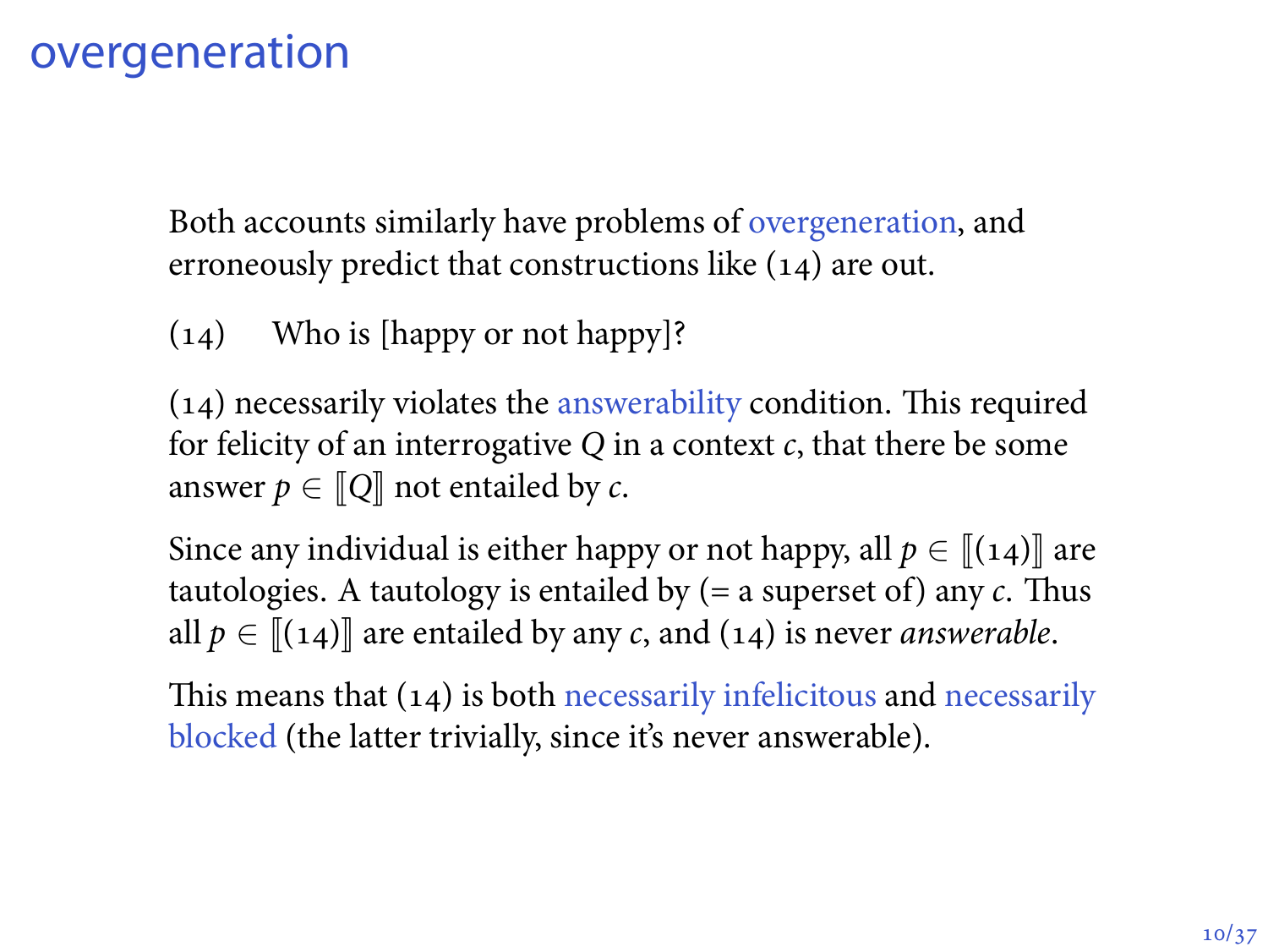## overgeneration

(14) Who is [happy or not happy]?

Schwarz & Simonenko (2018): In FI constructions, badness results from multiple felicity conditions being necessarily jointly violated. In  $(14)$ , one felicity condition is necessarily violated.

Then the source of the badness of the latter is "more easily detectable by conscious introspection", which—drawing on Chierchia, 2013-could potentially make it less severe.

But this reasoning seems fallacious: How can necessarily violating a conjunction of felicity conditions result in unacceptability, while necessarily violating one of the conjuncts does not?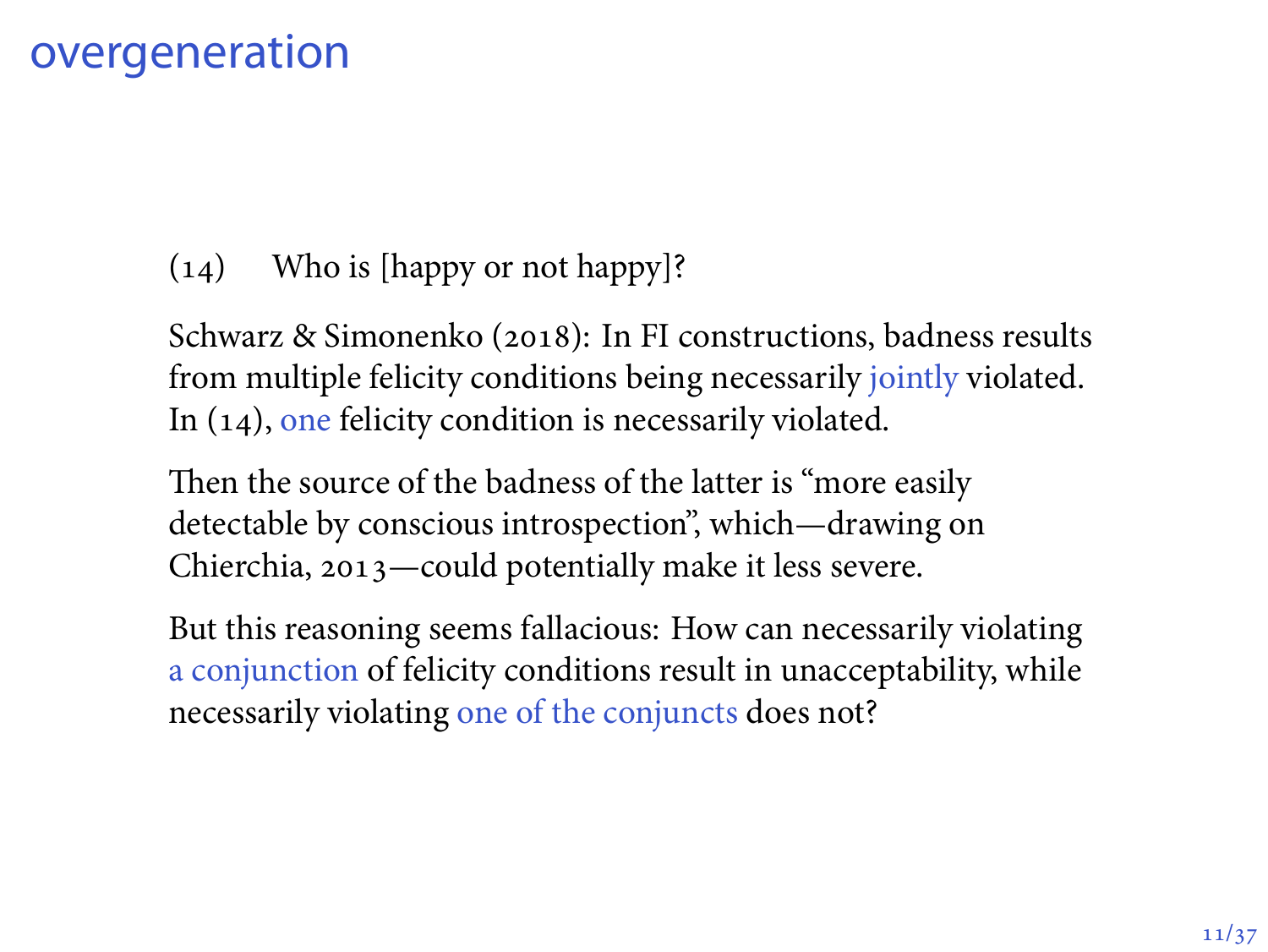## summary

|                   | infelicity | blocking |
|-------------------|------------|----------|
| standard Fls      |            |          |
| multiple FIs      | x          |          |
| embedded FIs      | x          |          |
| trivial questions |            |          |

- () \*Which girl*<sup>i</sup>* does Sam know *t<sup>i</sup>* is the tallest? standard
- (7) \*Who knows that Caesar was murdered where? multiple  $(11)$  \*Sam knows who<sub>*i*</sub> Alex knows  $t_i$  is the tallest. embedded
- (14) Who is [happy or not happy]? trivial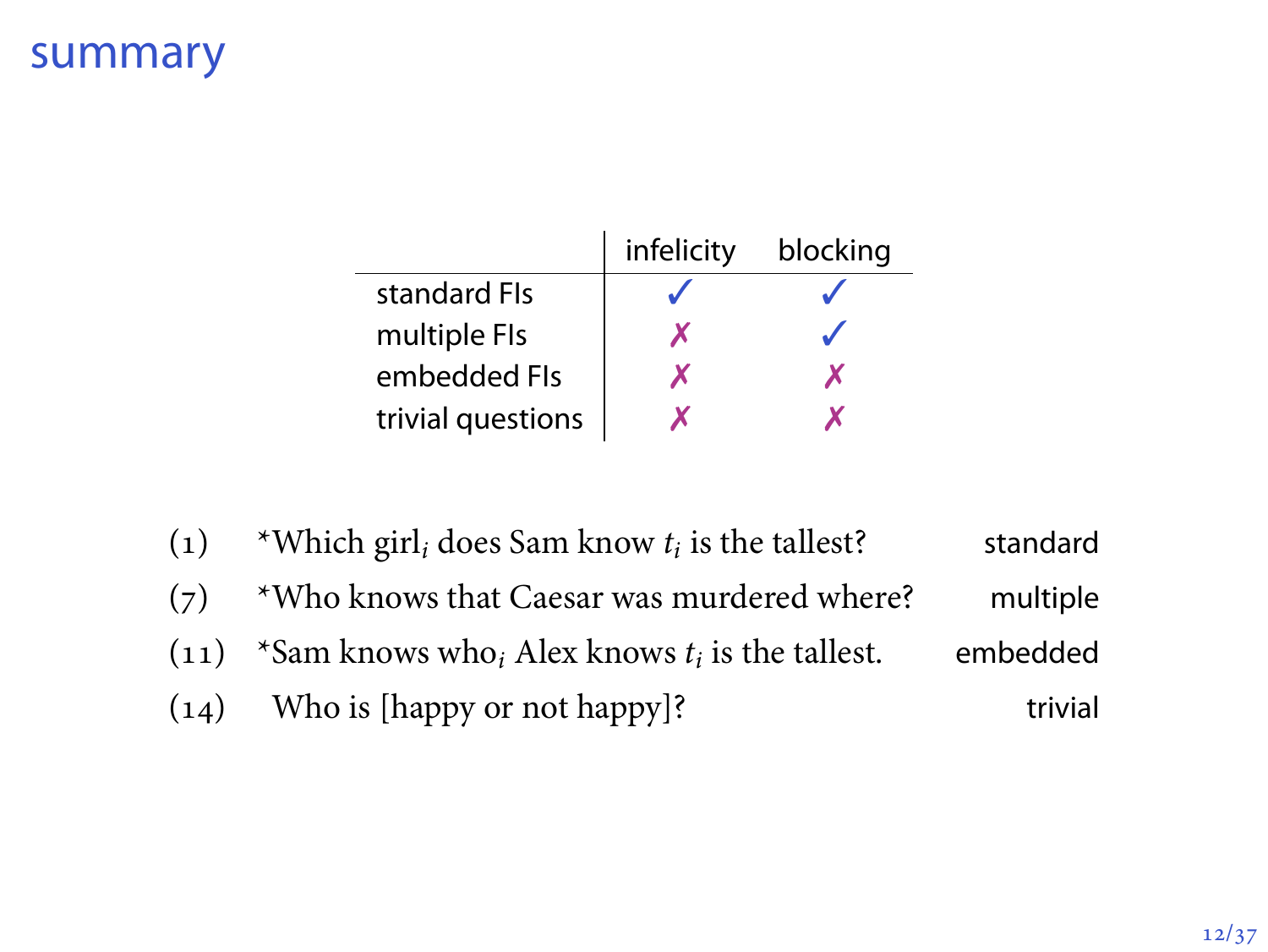**Interrogative logical triviality**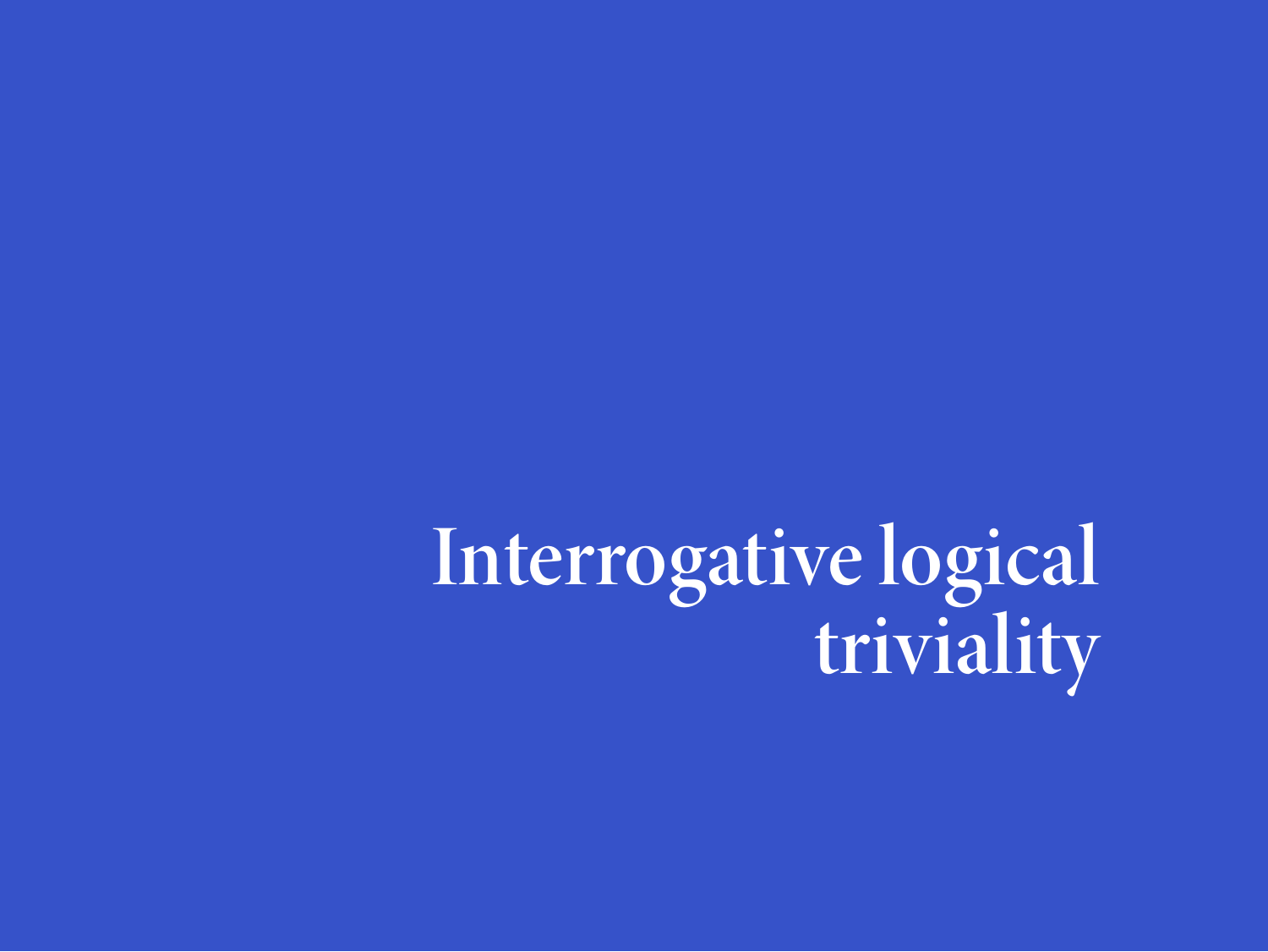## l(ogical)-triviality

Why are some syntactically well-formed sentences still (perceived as) ungrammatical?

() a. I've read every book but *War and Peace*. b. \*I've read some book but *War and Peace*.

Some classical works in formal semantics discuss whether the badness of such constructions can be explained by their meaning being logically trivial (tautologous or contradictory); e.g., von Fintel,  $1993$  on  $(15)$ .

But not all trivialities are perceived as ungrammatical. Many are clearly perceived as *part of the language*, as evidenced by their use.

() *Interviewer:* Truth is truth ... *R. Giuliani:* No, it isn't truth! Truth isn't truth.

<sup>&</sup>lt;sup>1</sup> From this NBC interview, around 0.30.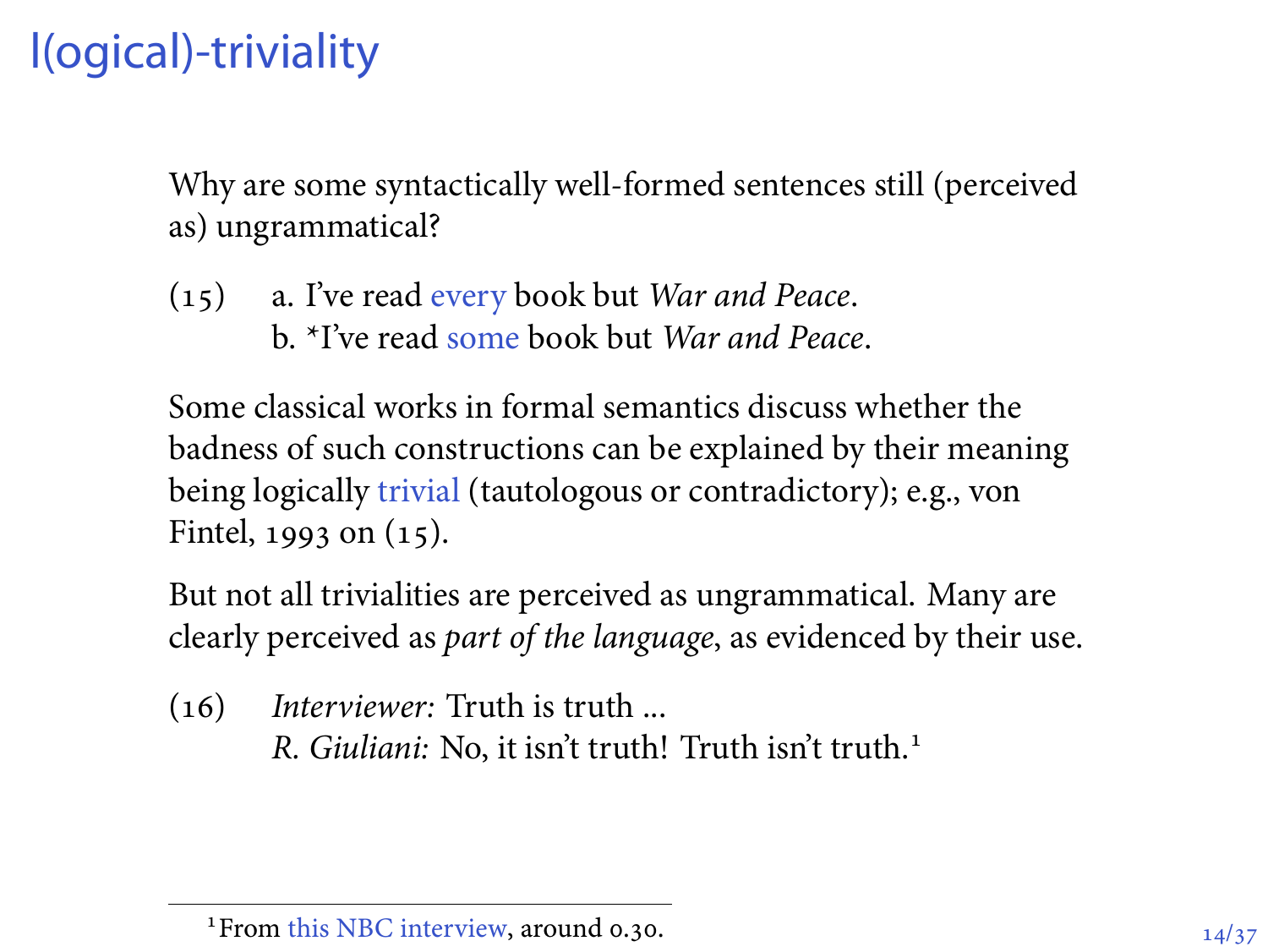## l(ogical)-triviality

Gajewski (2002; 2009):  $^2$  The triviality of a sentence is pathological only if its triviality is to some extent independent of the interpretation of the sentence' non-logical vocabulary.

**Logical vocabulary** *≈* permutation invariant vocabulary.

- **Logical:** *some, the, not, which...*
- **Non-logical:** *book, truth, Sam...*

In particular, the triviality of a sentence  $\varphi$  is pathological just in case *φ*'s "logical skeleton" is trivial. Then the sentence is L(ogically)-trivial.

<sup>&</sup>lt;sup>2</sup>For instance: Abrusán, 2011; Chierchia, 2013; Fox & Hackl, 2007; Gajewski, 2008; Mayr, 2019; Menendez-Benito, 2005; Theiler, Roelofsen & Aloni, 2019.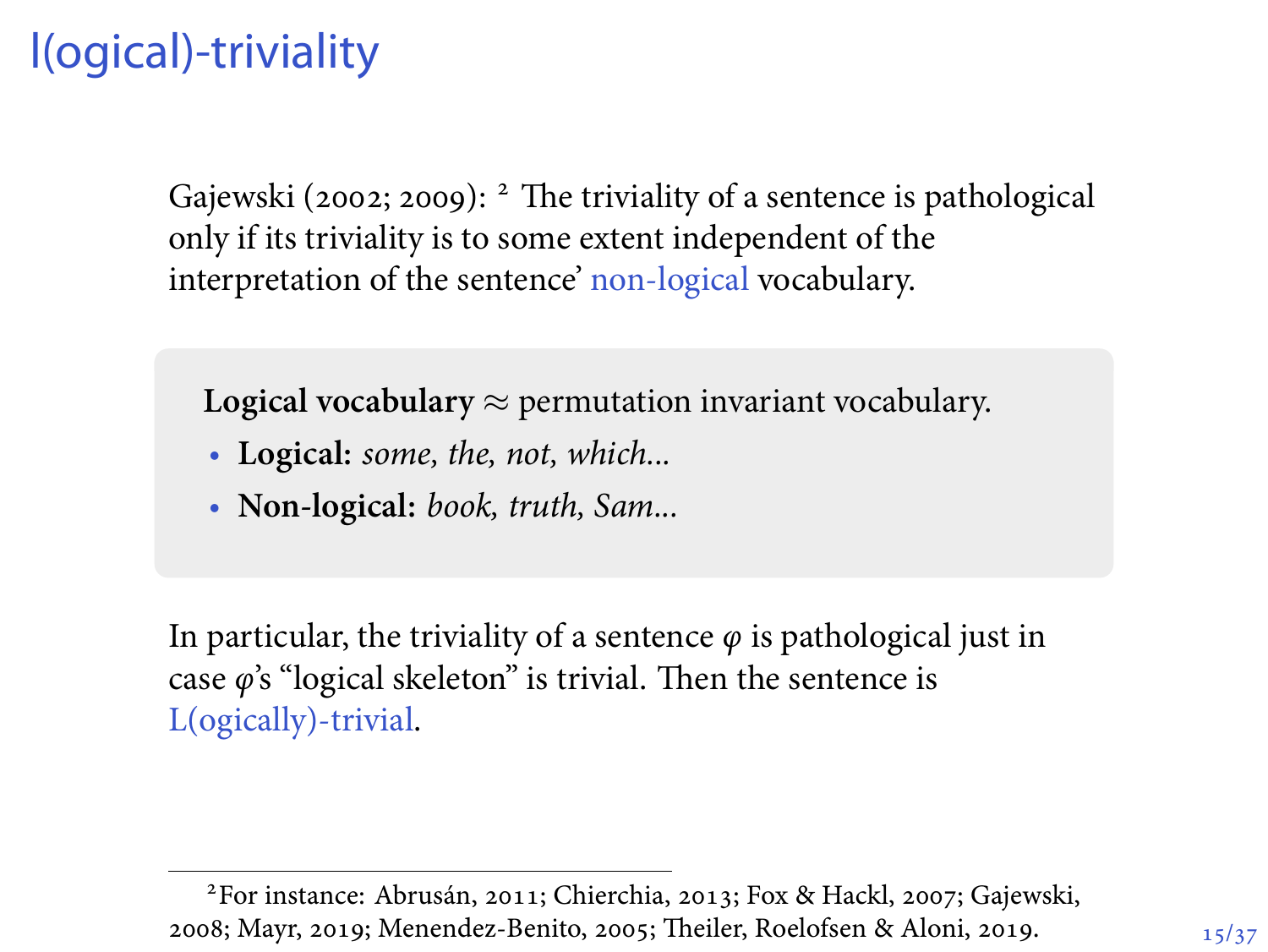## l-triviality

**Proposal:** The badness of factive island constructions derives from an analogue of L-triviality for interrogative sentences.

However, it will incorporate an independently motivated idea from del Pinal  $(2017)$ : that L-triviality—and hence, the analogous notion for interrogatives—is not calculated with respect to logical skeletons, but instead with respect to rescales.<sup>3</sup>

Contrary to what my abstract says! Thanks to an anonymous reviewer and Nadine Theiler for asking questions that prompted further thinking.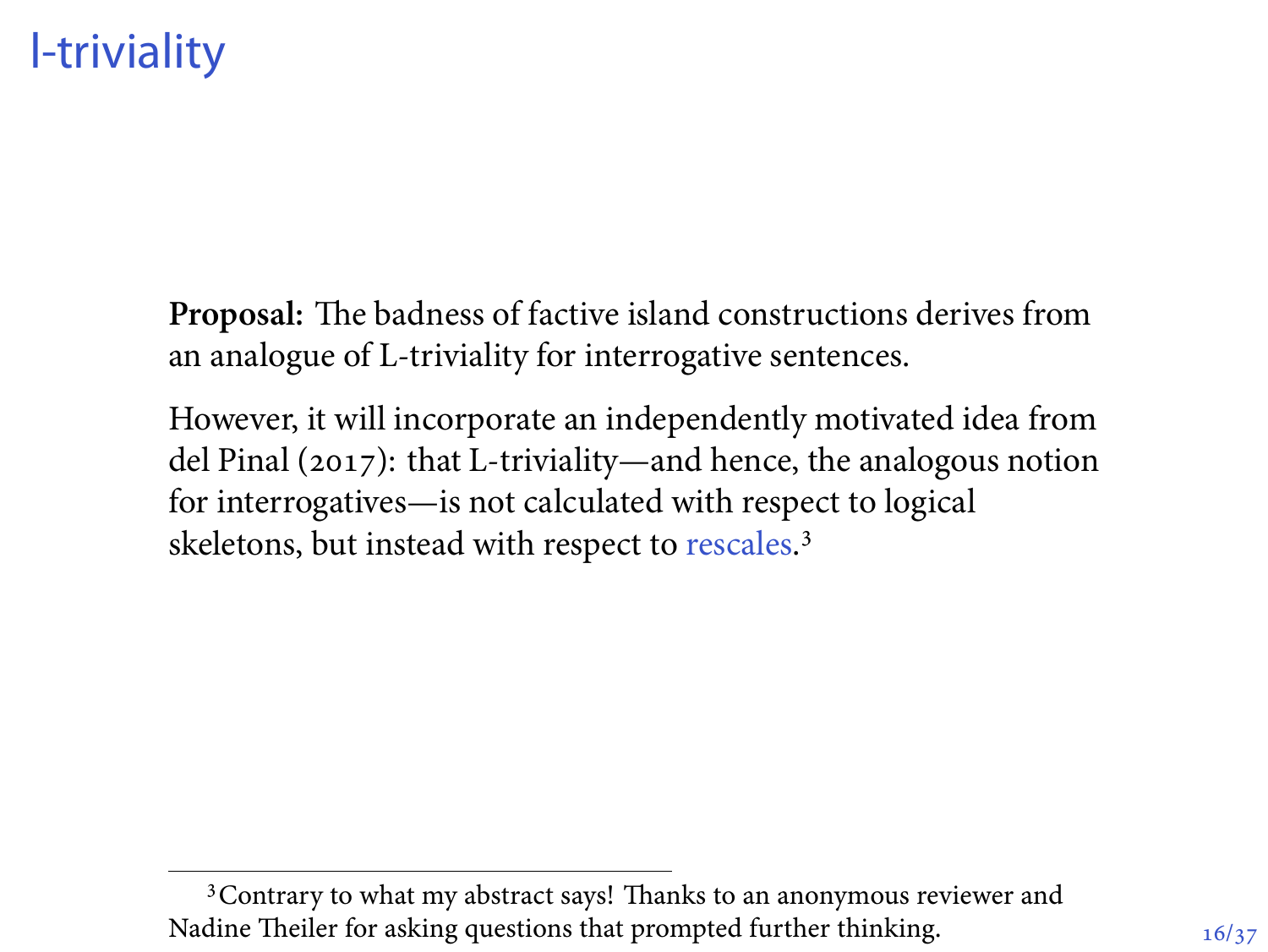## rescales

Let RESCALE<sub>*i*</sub>:*i*∈<sub>N</sub> be a subsective modifier ( $[\text{Rescale}_i(\alpha)] \subseteq [\![\alpha]\!]$ ) whose value otherwise varies with the interpretation.

**Rescale (adapted from Del Pinal, 2017).** A *rescale* of a sentence  $\varphi$  is the result of replacing each minimal content term token  $\alpha$  in  $\varphi$  with RESCALE<sub>*i*</sub>( $\alpha$ ), for a unique *i*.

 $(17)$  Kim is tall but not tall.

(17)<sup>*'* Kim is RESCALE<sub>1</sub>(tall) but not RESCALE<sub>2</sub>(tall).<sup>4</sup></sup>

where  $[\text{Rescale}_i(\text{tall})]$  is some subset of  $[\![\text{tall}]\!]$ .

 $(17)$  is contradictory, but  $(17)'$  is not: it can be interpreted for instance as *Kim is quite tall but not extraordinarily tall.*

*Kim* can also be rescaled, but I ignore this for simplicity.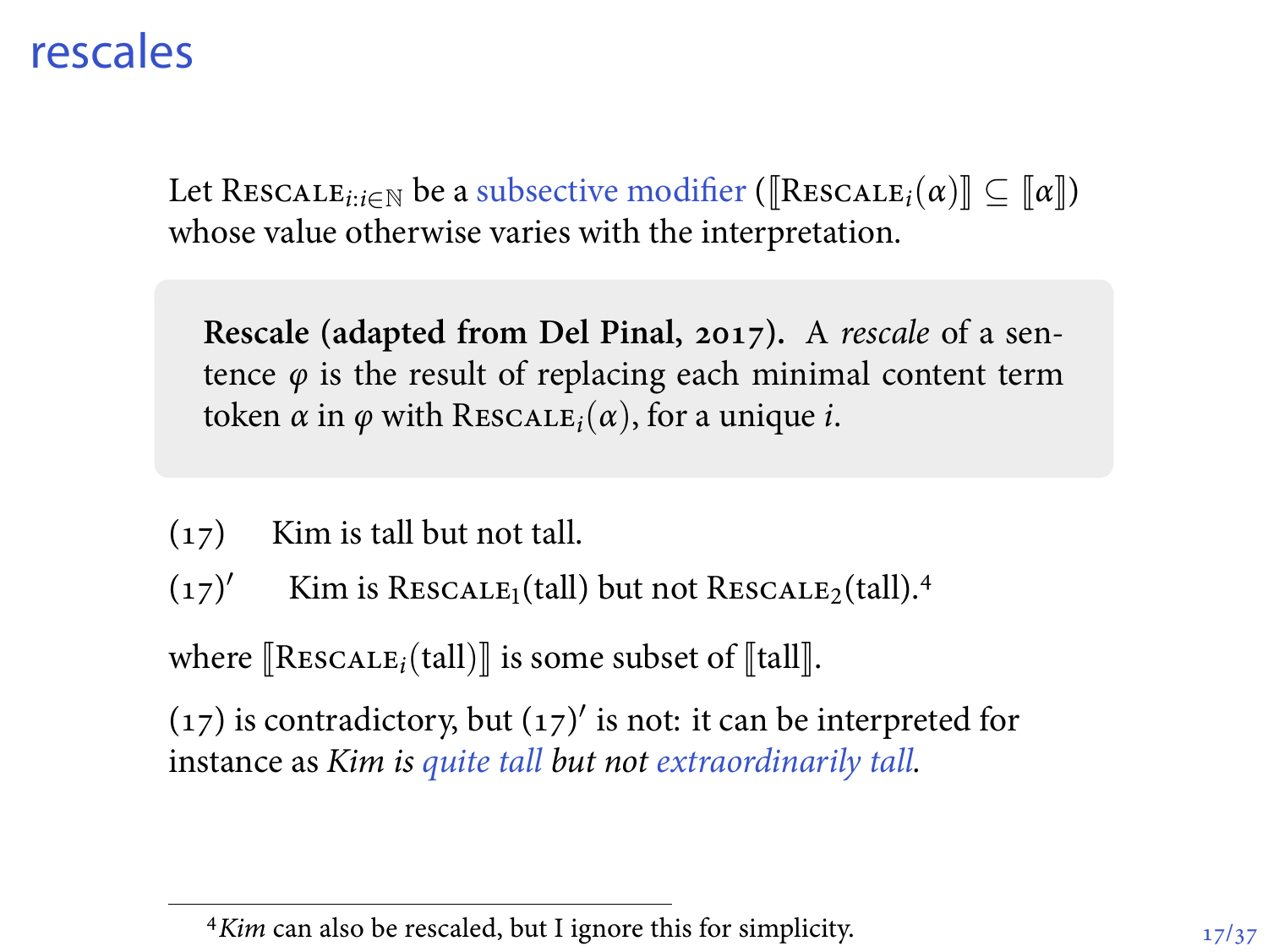## il-triviality

Using rescales, L-triviality would be defined as follows:

**L-triviality.** A declarative sentence *S* is *L-trivial* just in case for all rescales *S'* of *S*, for all interpretations *I*,  $\llbracket S' \rrbracket_I = 1(0)$ .

I propose the following definition of I(nterrogative)L-triviality:

**IL-triviality.** An interrogative sentence *Q* is *IL-trivial* just in case for all rescales *Q'* of *Q*, for all *I*, at most one  $p \in [Q']_I$  is defined.

*Conceptual motivation:* The communicative usefulness of an interrogative comes from its ability to *disjoin information*: to distinguish alternatives within a given information state. When an interrogative fails to do this, it is deficient on a par with a tautologous (contradictory) declarative.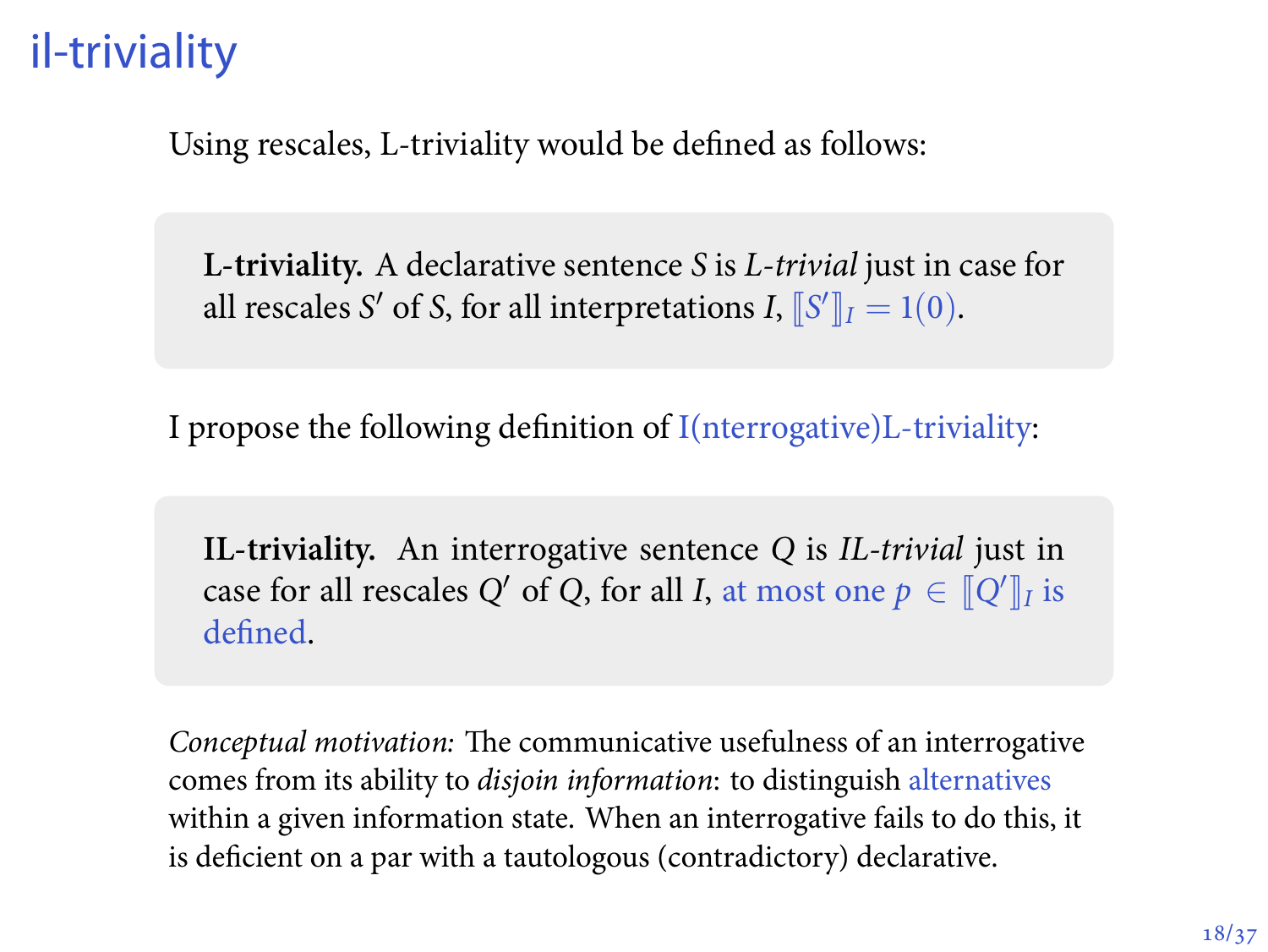## il-triviality

Given the definition of rescales, *IL-triviality* has a corollary (simplified):

**Corollary 1.** An interrogative sentence *Q* in which no content term has multiple occurrences is IL-trivial just in case for all interpretations, at most one  $p \in \llbracket Q \rrbracket_I$  is defined.

The full version of the corollary gives further requirements on *Q*, e.g. that it involves no elisions or co-bound traces of lexical vocabulary. For the examples discussed here, the simplification is innocent.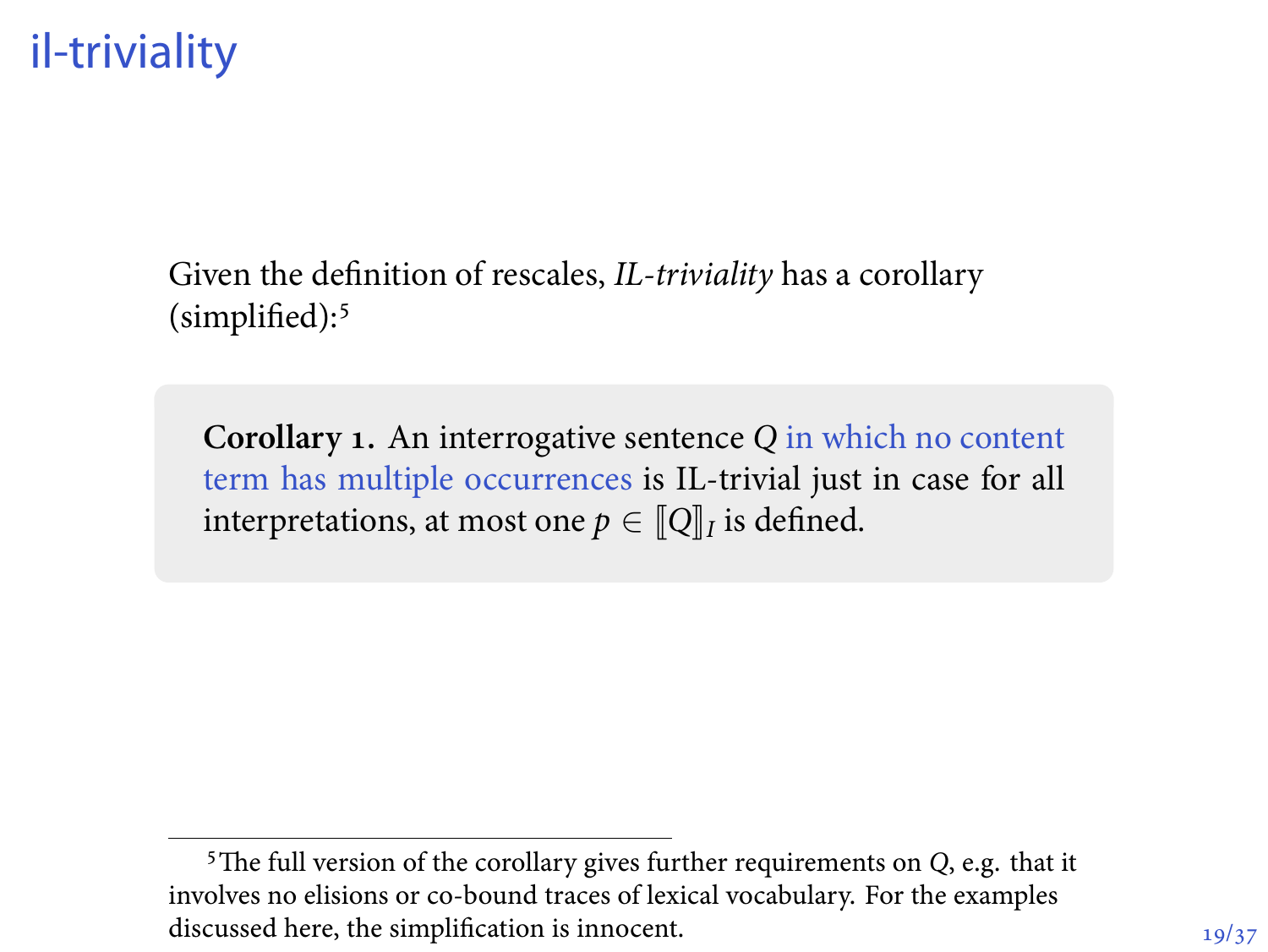## **Factive islands and IL-triviality**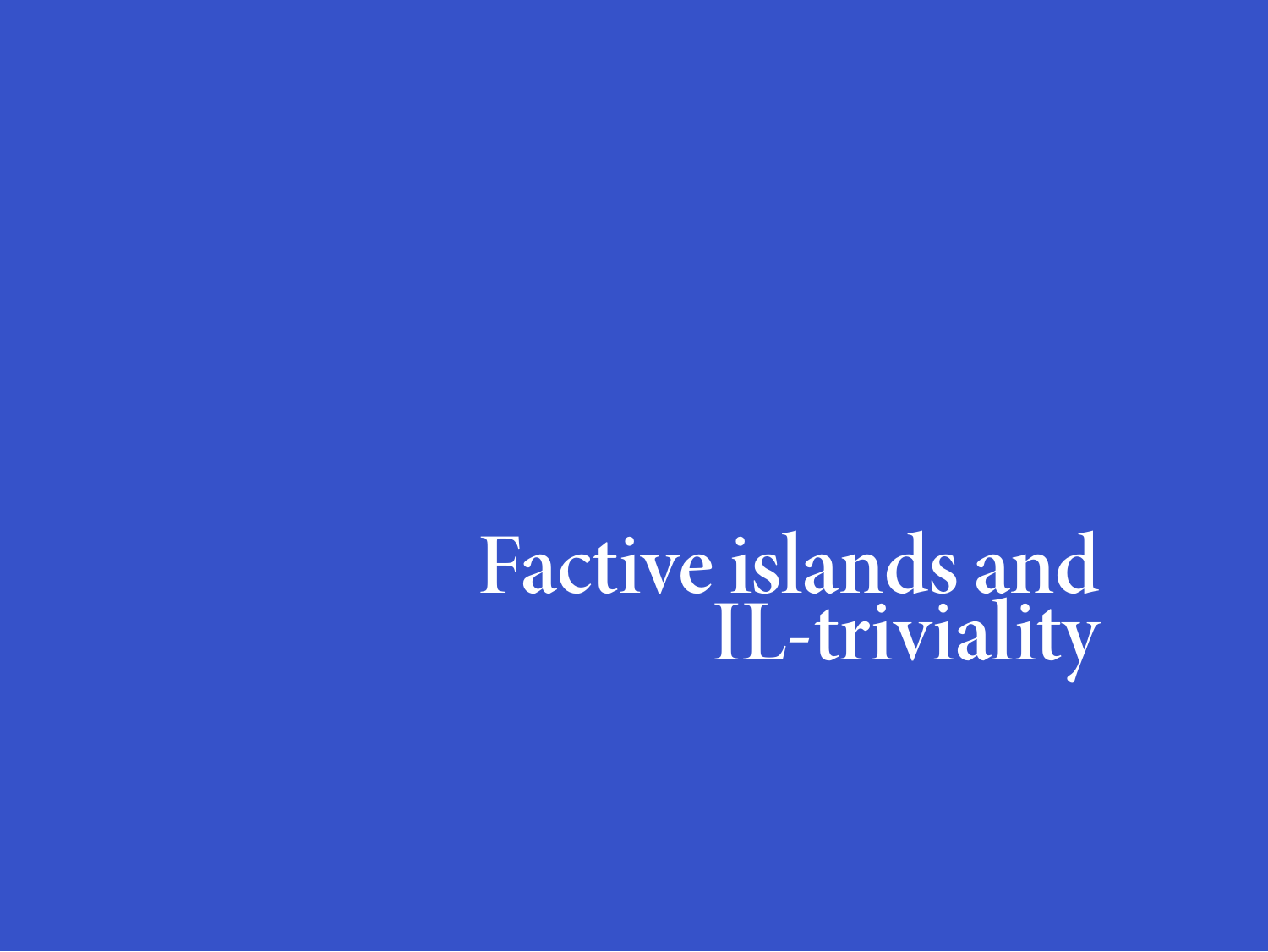## standard cases

With the improved definition of IL-triviality in place, we begin by ensuring that this property accurately distinguishes constructions like  $(1)$  from constructions like  $(2)$  and  $(3)$ .

| $\left( 1\right)$ | *Which girl <sub>i</sub> does Sam know $t_i$ is the tallest? |  |
|-------------------|--------------------------------------------------------------|--|
| $\left( 2\right)$ | Which $\text{girl}_i$ does Sam think $t_i$ is the tallest?   |  |

(3) Which girl<sub>*i*</sub> does Sam know  $t_i$  is tall?  $\checkmark$  X

factive unique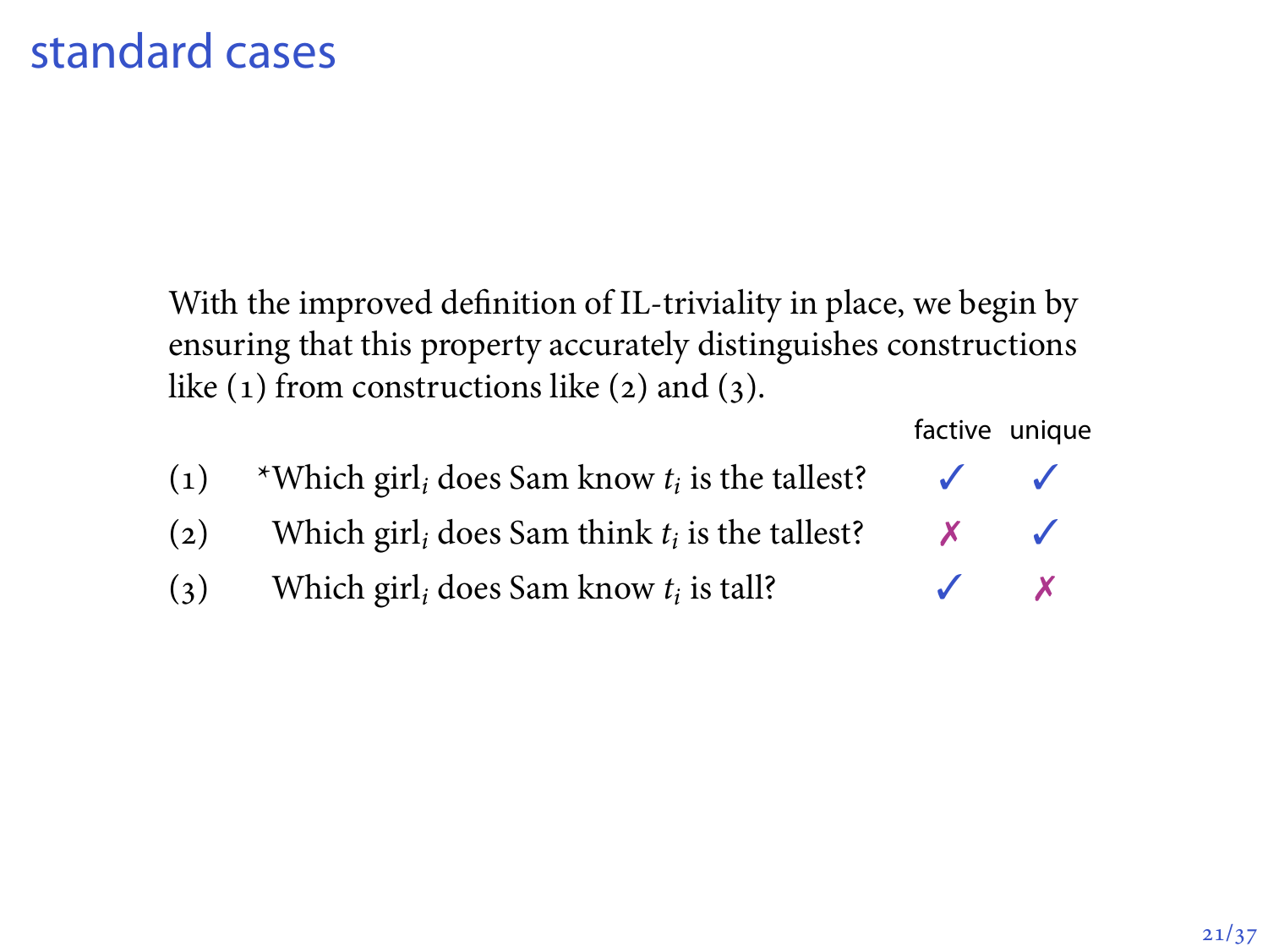## presuppositions

Assumptions about the presuppositions of *wh*-questions:

• *Wh*-interrogatives presuppose existence (Dayal, 1996):

(18) Who ate?  $\stackrel{\text{presup}}{\Rightarrow}$  Someone ate.

- Scope presuppositions may project either universally or existentially with respect to the elements in the *wh*-word's restrictor (e.g., Schwarz and Simonenko, 2018b).
	- (19) Which of these students does Sam know passed? presup =*⇒* All of these students passed. *∀*-projection presup =*⇒* Some of these students passed. *∃*-projection

IL-triviality w.r.t. existential projection implies IL-triviality w.r.t. universal projection, so I will only consider the former.<sup>6</sup>

The general predictions only come apart when considering *de re*-readings of FI constructions, where *∀*-projection yields a singleton question (cf. the abstract).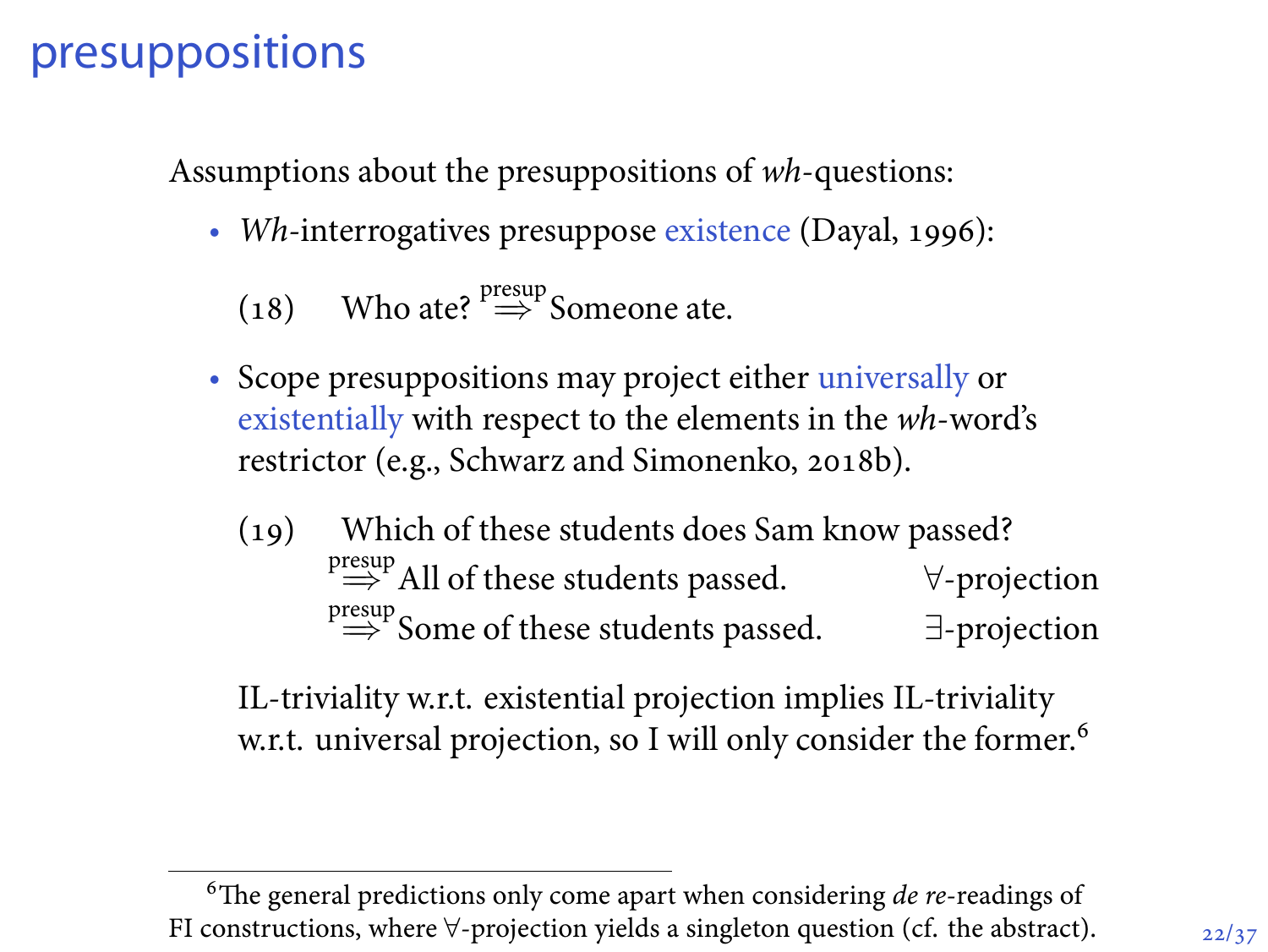#### standard case

() \*Which girl*<sup>i</sup>* does Sam know *t<sup>i</sup>* is the tallest? presup =*⇒* Some girl is the tallest girl. *∃*-projection <sup>presup</sup> Sam knows who the tallest girl is. EP

For any interpretation  $I = (M, w, g)$  where (1) has more than one answer, the presuppositions of its answers are mutually incompatible:

> <sup>J</sup>Which girl does Sam know is the tallest?K*<sup>I</sup>*  $= {\lambda x \lambda w' : \text{at } w', x \text{ is the tallest girl.}}$ at *w ′* , Sam knows that *x* is the tallest girl*}*

If any, the only defined answer at *I* is the one which accords with *I* on who the tallest girl is.

This means that in any interpretation  $I$ ,  $(1)$  has at most one defined answer. By *Corollary 1*, this means that **(1) is IL-trivial.**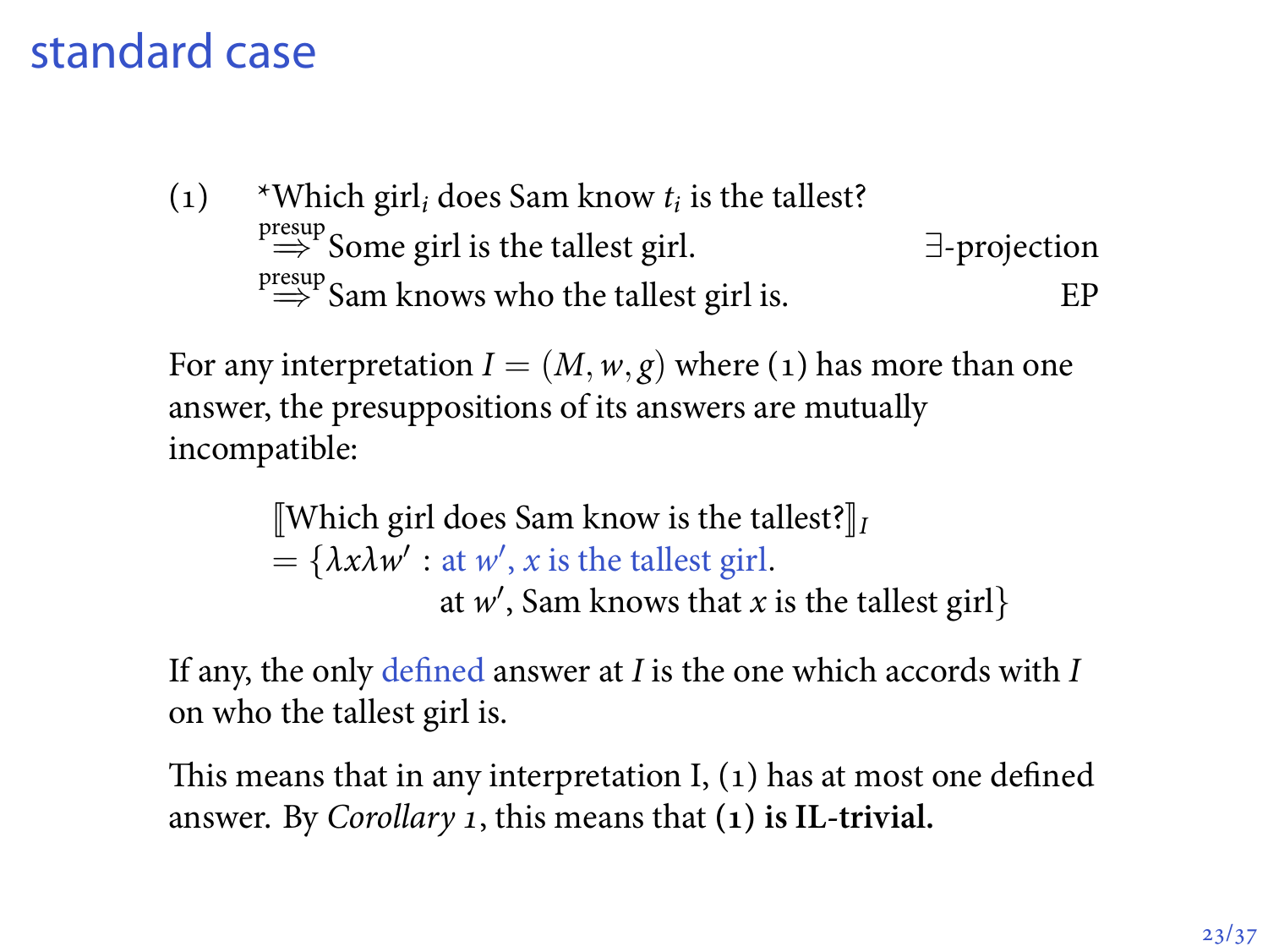## factivity

The IL-triviality of  $(1)$  depended on the factivity of the embedding predicate: (2) is not IL-trivial (on either projection reading).

(2) Which girl does Sam think is the tallest?

| $\stackrel{\text{presup}}{\Rightarrow}$ Sam believes that some girl is the tallest girl. | EP                    |
|------------------------------------------------------------------------------------------|-----------------------|
| $\stackrel{\text{presup}}{\Rightarrow}$ Some girl is the tallest girl.                   | $\exists$ -projection |
| $\overset{\text{presup}}{\Rightarrow}$ All girls are the tallest girl.                   | ∀-projection          |

Reason: The answers to  $(2)$  does not have mutually incompatible presuppositions—they do not have presuppositions at all.

> [Which girl does Sam think is the tallest?] $_I$  $= {\lambda x \lambda w'}.$  at *w'*, Sam thinks that *x* is the tallest girl}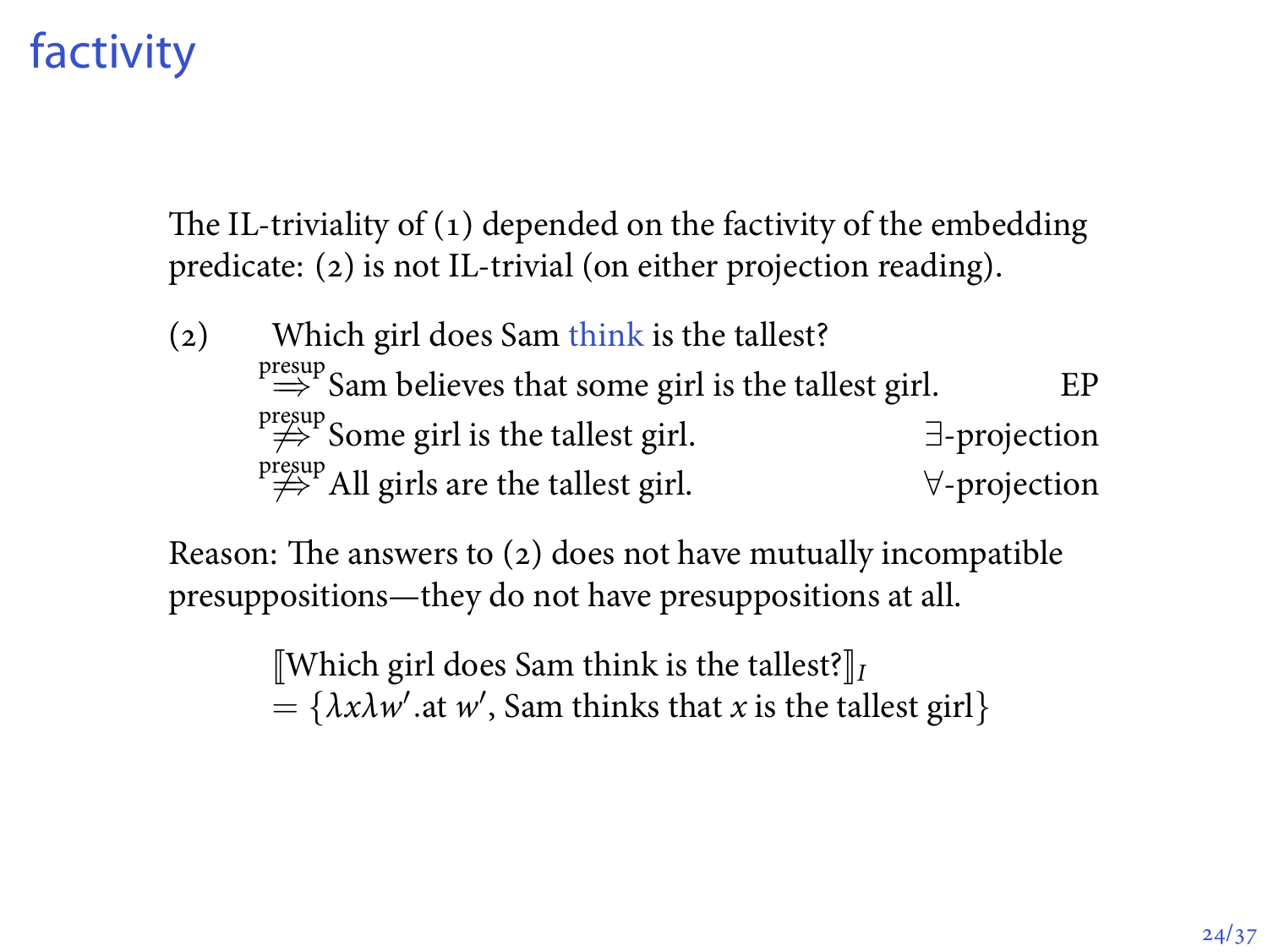## uniqueness

The IL-triviality of  $(1)$  likewise depended on uniqueness of the predicate in the complement clause: (3) is not IL-trivial (on either reading).

| (3) | Which girl does Sam know is tall?                                         |                       |
|-----|---------------------------------------------------------------------------|-----------------------|
|     | $\stackrel{\text{presup}}{\Rightarrow}$ Sam knows that some girl is tall. | F.P                   |
|     | $\Rightarrow^{\text{presup}}$ All girls are tall.                         | $\forall$ -projection |
|     | $\stackrel{\text{presup}}{\Rightarrow}$ Some girl is tall.                | $\exists$ -projection |

Reason: While the answers to  $(3)$  have presuppositions, these need not be mutually incompatible. For instance, in some Is we have that

> $\llbracket$  Which girl does Sam know is tall?  $\rrbracket_I$  $= {\lambda x \lambda w' : \text{at } w', \text{ all girls are tall girl.}}$ at  $w'$ , Sam knows that *x* is a tall girl}.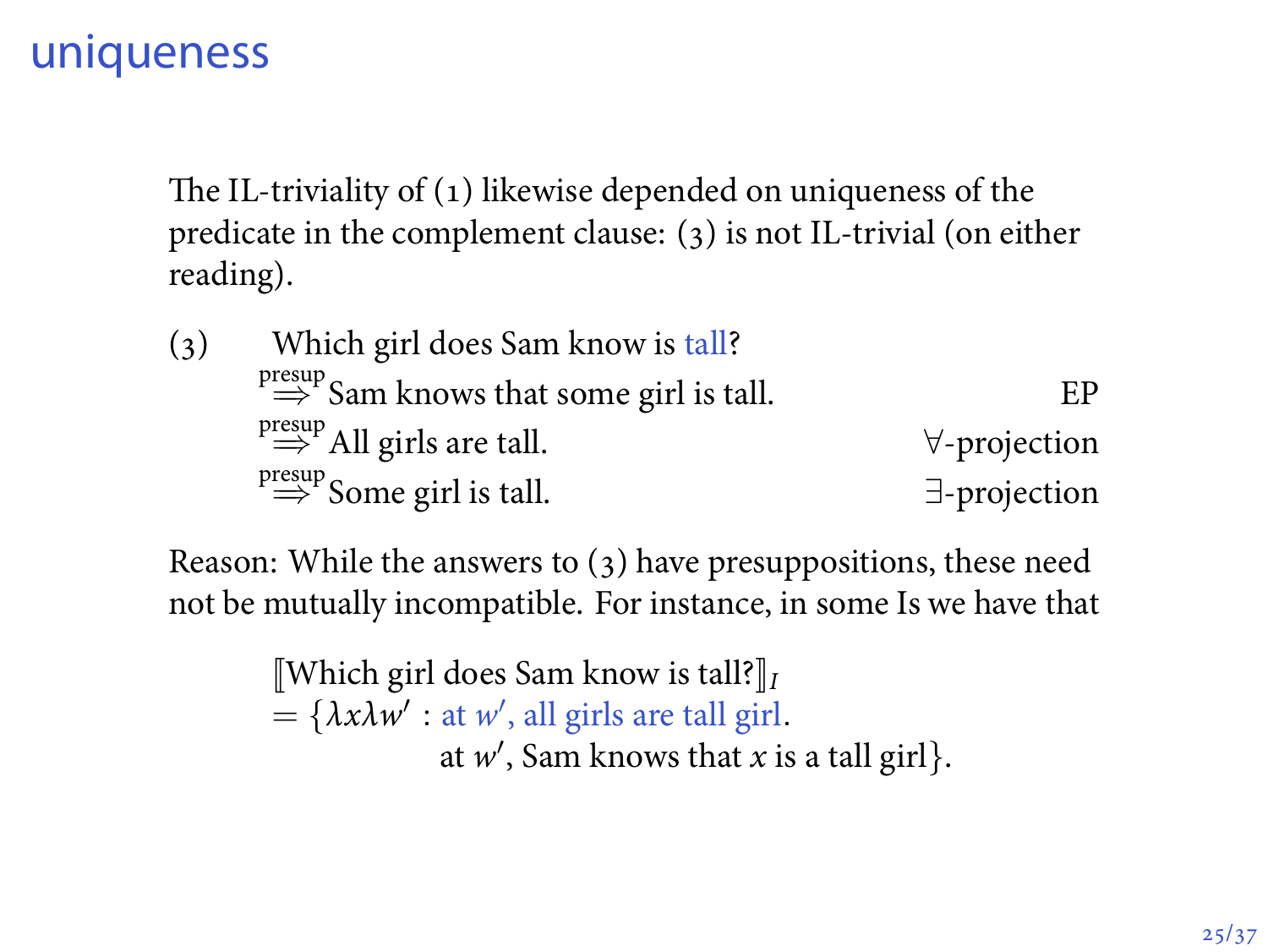## uniqueness and logicality

As shown in particular by Oshima (2007) and S&S, the property ascribed to the gapped element in an FI construction need not be unique by logical necessity.

- (20) \*Who<sub>i</sub> does Sam know that Joss got married to  $t_i$  on  $1/7$ ?
- (21) \*Where<sub>*i*</sub> does Max know that Caesar was murdered  $t_i$ ?

However, in the above cases, it is intuitively unique with respect to the accessible (S&S) interpretations for the respective construction: the interpretations where one does not marry  $> 1$  person/day, and the property get murdered at more than one place.

This means that the "rescaled" versions of these properties must likewise be unique. Thus if we condition IL-triviality not on *all possible interpretations*, but on all accessible interpretations, these cases are accounted for: given *Corollary 1*, both (20) and (21) are IL-trivial.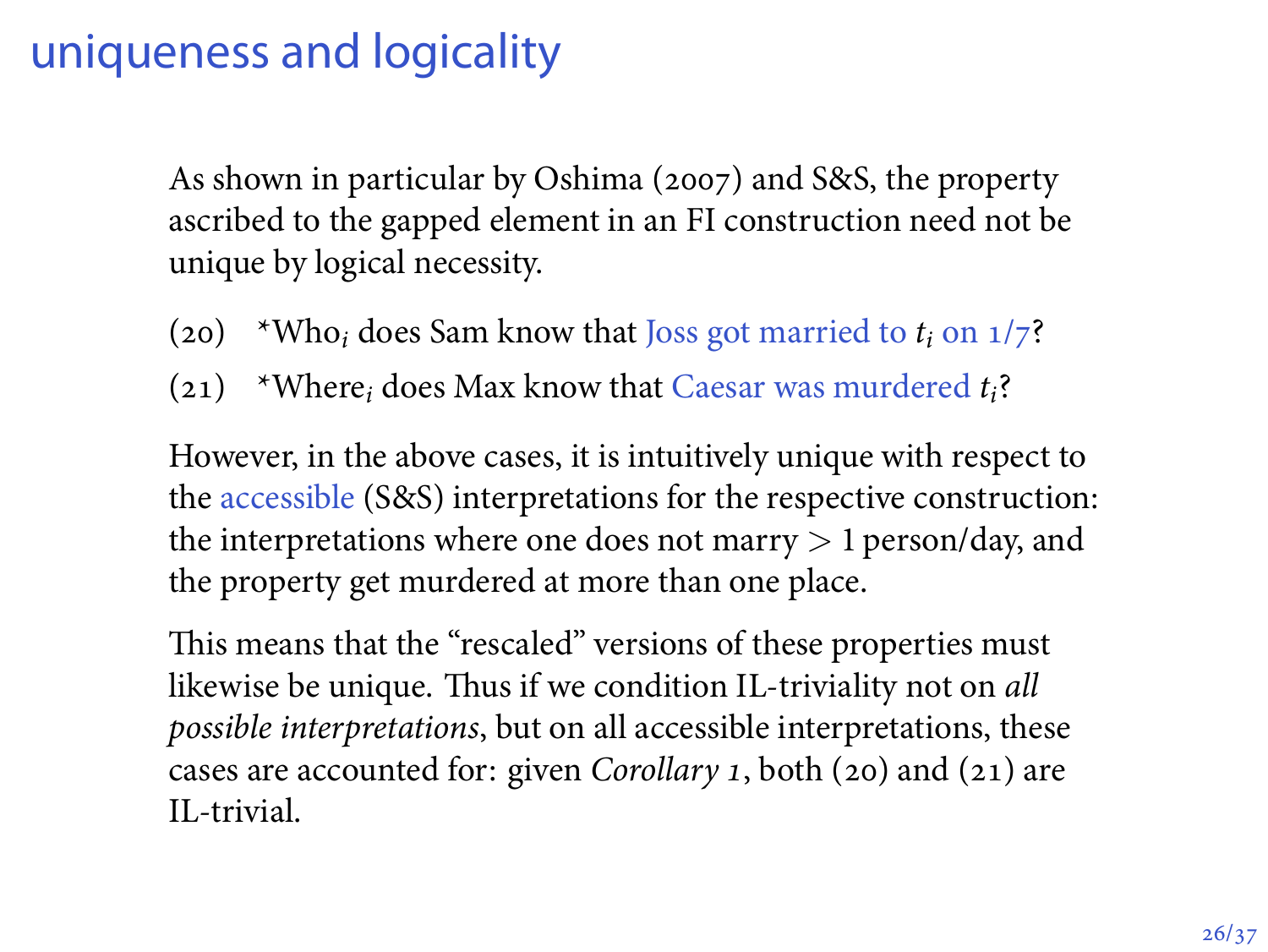## interim summary

|                   | infelicity | blocking | il-triviality |
|-------------------|------------|----------|---------------|
| standard Fls      |            |          |               |
| multiple FIs      |            |          |               |
| embedded Fls      |            |          |               |
| trivial questions |            |          |               |

An IL-triviality based account of FIs thus handles standard cases of factive islands just as well as the competing pragmatic accounts.

() \*Which girl*<sup>i</sup>* does Sam know *t<sup>i</sup>* is the tallest? standard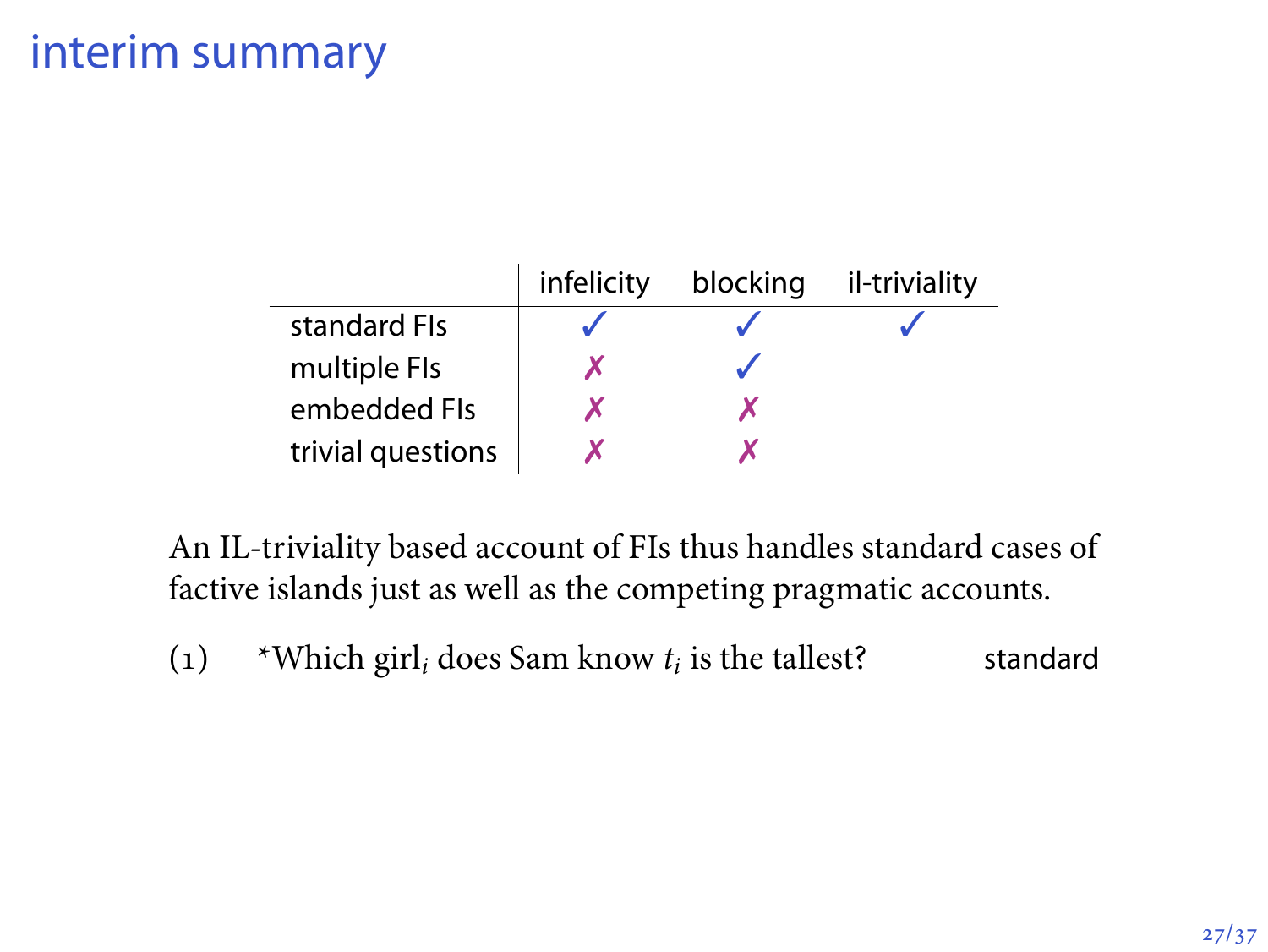## embeddings

Works appealing to L-triviality standardly assume that the presence of an L-trivial constituent is sufficient for a sentence to be perceived as ungrammatical.

Then the badness of  $(22)$  is predicted by the L-triviality of the embedded clause.

(22) \*Sam knows that I've read some book but *War and Peace*.

Presumably, whatever explains this behaviour of L-trivial sentences would predict the corresponding behaviour for IL-trivial sentences.

Then the badness of  $(11)$  is immediately predicted by the IL-triviality of the embedded clause.

 $(11)$  \*Sam knows who<sub>*i*</sub> Alex knows  $t_i$  is the tallest.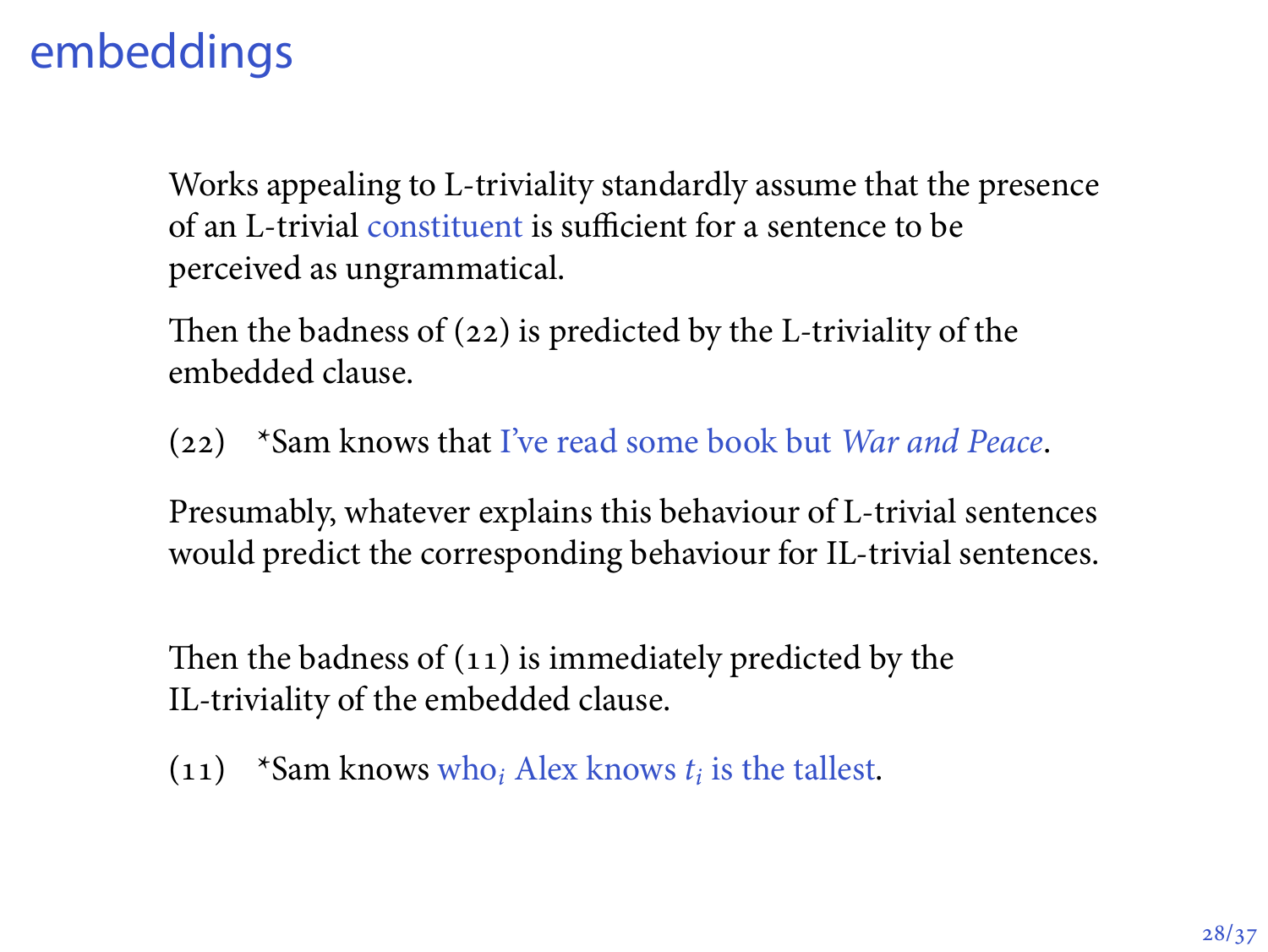## multiple *wh*-questions

Unacceptability caused by L-triviality also seems to be preserved under *wh*-extraction.

For instance, (23) is in no way improved by  $wh$ -clause formation  $(24).$ 

- () \*I've read some book but *War and Peace*.
- () \*Who*<sup>i</sup> t<sup>i</sup>* read some book but *War and Peace*?

Analogously, the badness of  $(7)$  would be predicted by the IL-triviality of  $(25)$ :

- (7)  $*Who_i t_i$  knows that Caesar was murdered where?
- (25) \*Where does Max know that Caesar was murdered?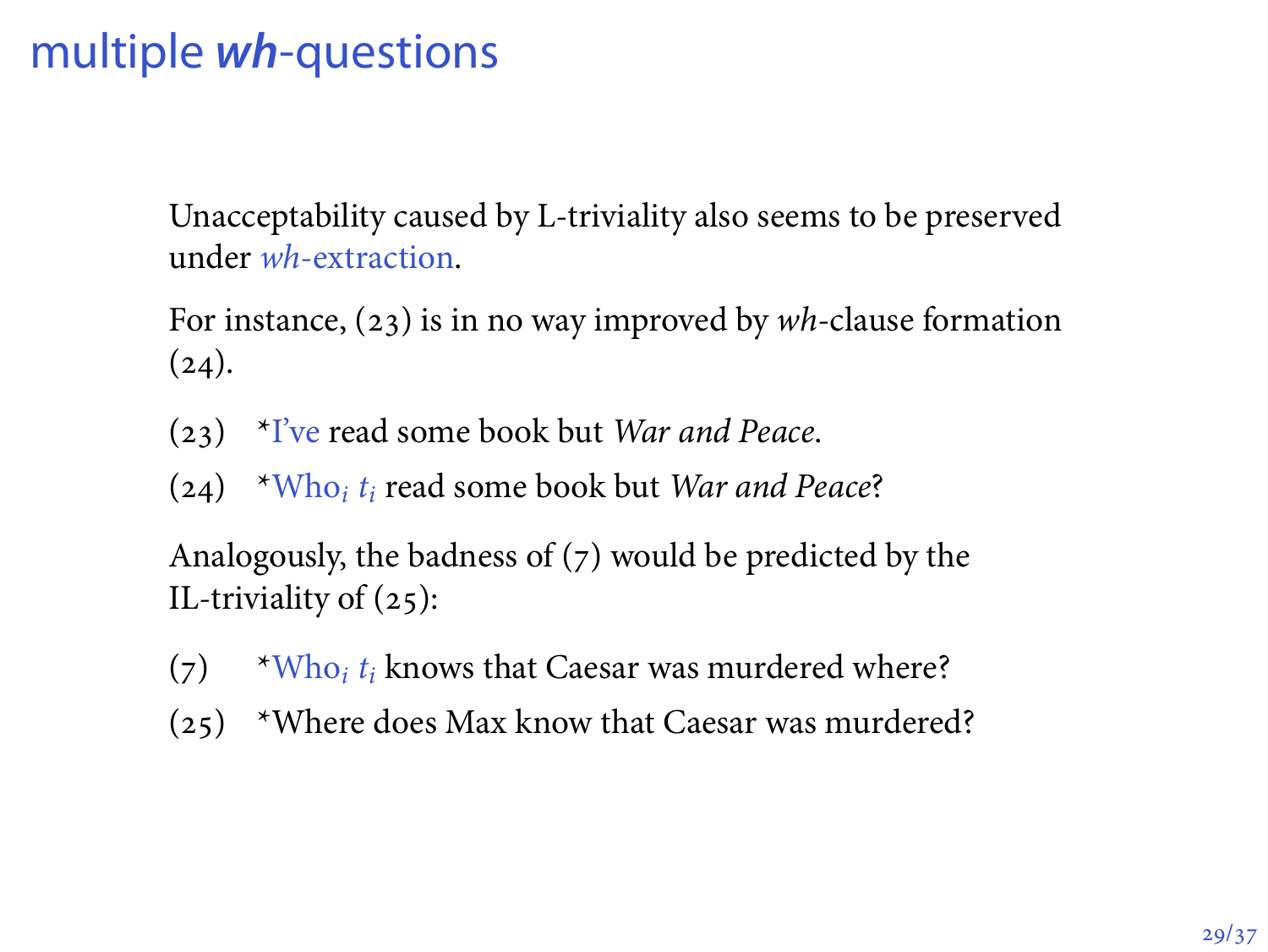## trivial questions

While both necessarily infelicitous and blocked, constructions like  $(26)$  are not IL-trivial.

(26) Who is [happy or not happy]?

A counterexample to the IL-triviality of  $(26)$  is given by the rescale

(26)<sup>'</sup> Who is RESCALE<sub>1</sub>(happy) and not RESCALE<sub>2</sub>(happy)?<sup>7</sup>

in combination with any interpretation  $I : \llbracket \text{Rescale}_1(\text{happy}) \rrbracket_I$  $\neq$  [RESCALE<sub>2</sub>(happy)]<sub>*I*</sub>.

The domain restrictor of *who* could also be rescaled, but I ignore this for simplicity.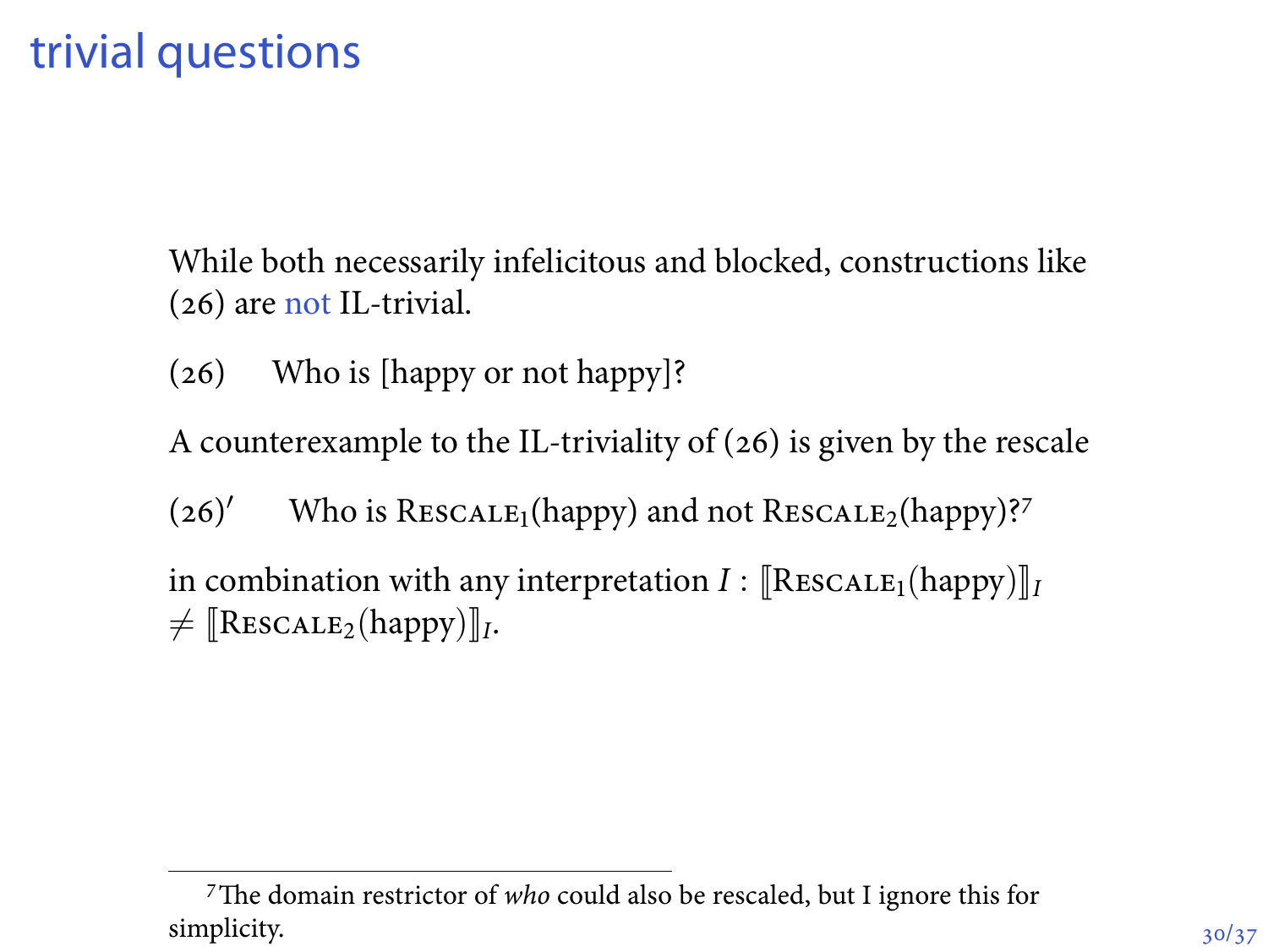#### summary

|                   | infelicity | blocking | il-triviality |
|-------------------|------------|----------|---------------|
| standard Fls      |            |          |               |
| multiple Fls      |            |          |               |
| embedded Fls      |            |          |               |
| trivial questions |            |          |               |

In sum, an IL-triviality based account of FIs handles the standard cases just as well as the pragmatic accounts do, extends naturally to both multiple and embedded FIs, and avoids predicting unacceptability for regular trivial questions.

Factive islands involving *manner* and *degree* questions are not obviously covered by the present account, since they do not obviously involve uniqueness. However, these should at least not be any *less* explicable on the present account than they are on infelicity or blocking accounts (which also assume uniquenss).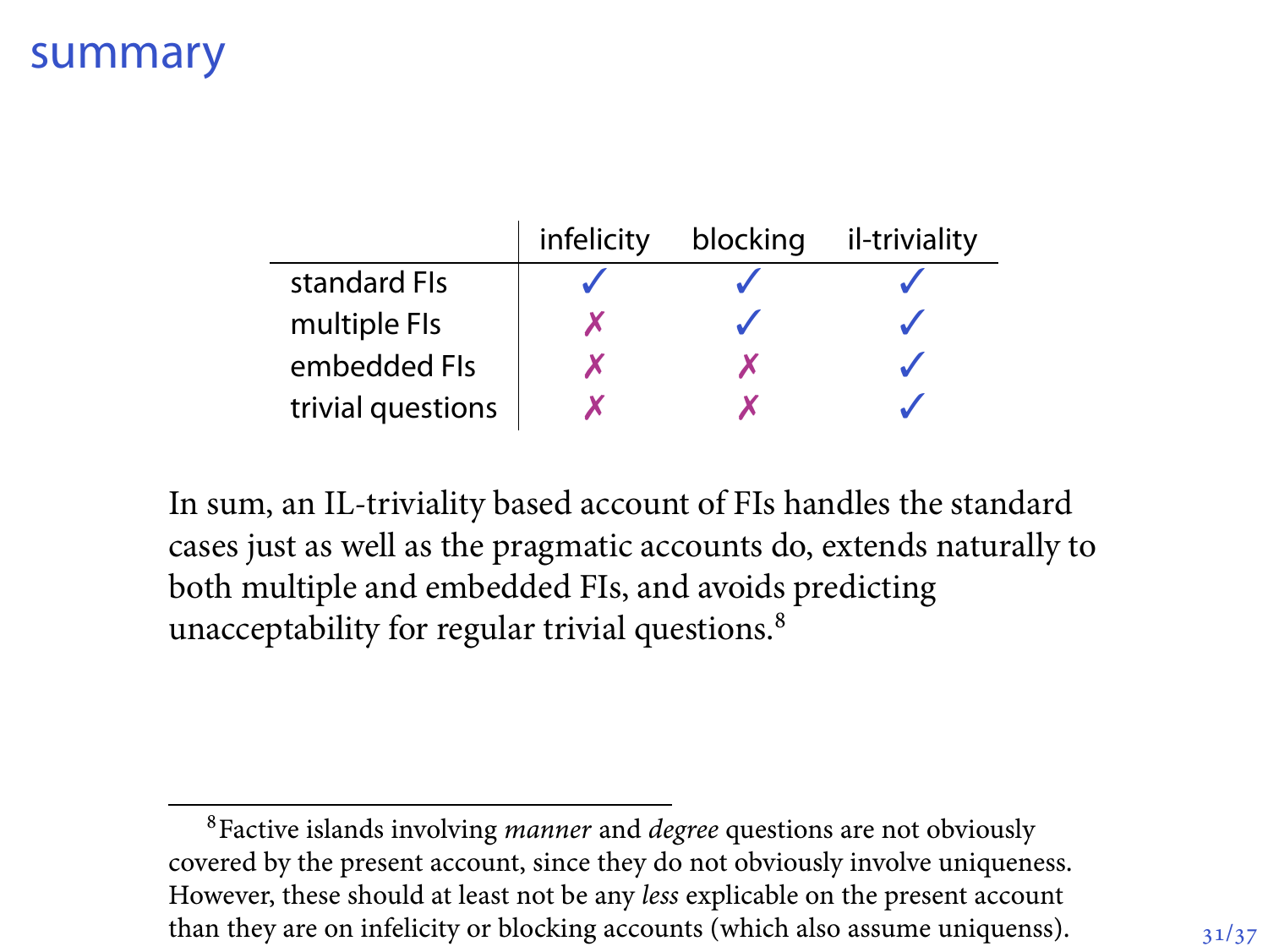# **Conclusion**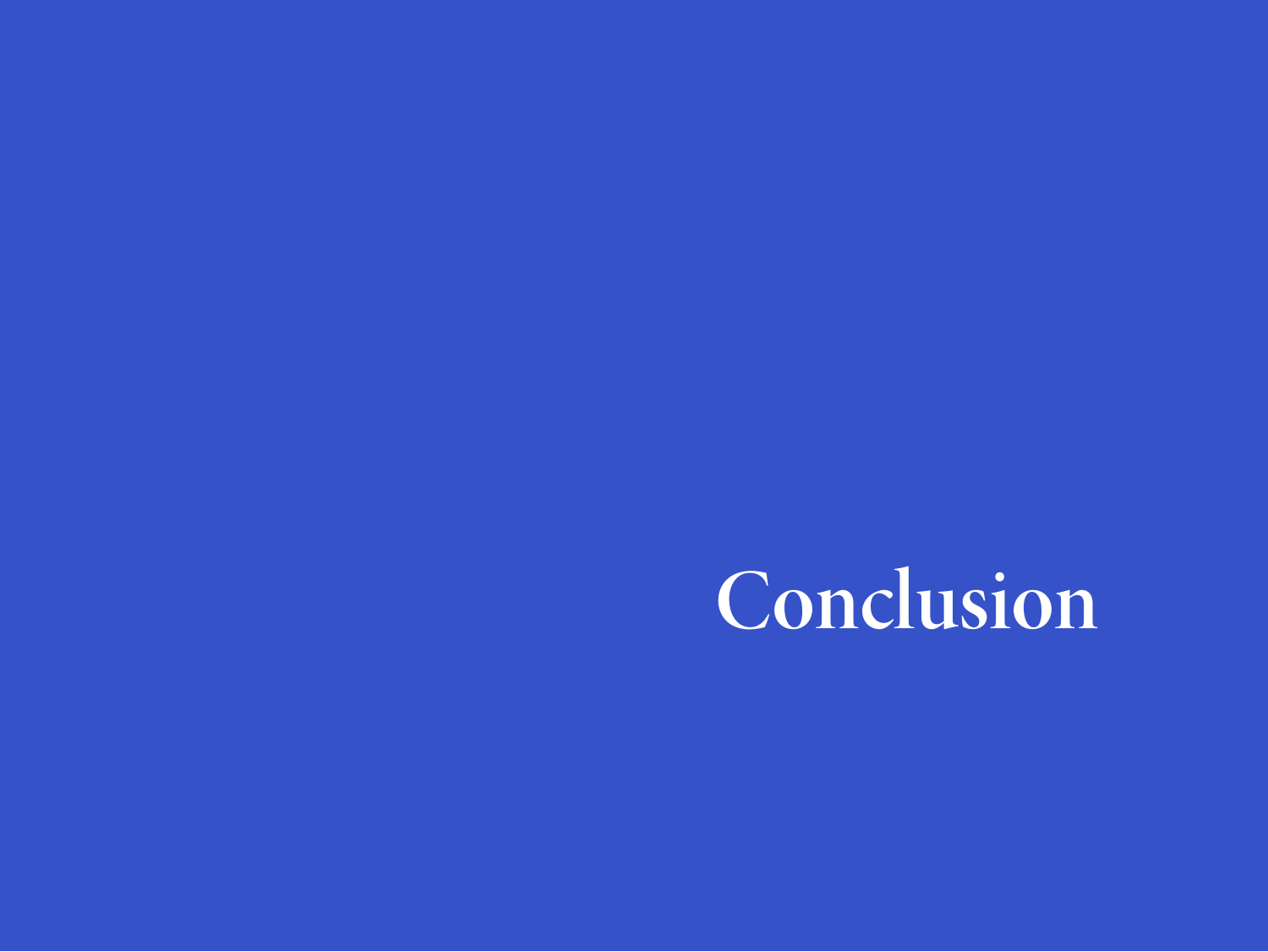## conclusion

I argued that FI constructions are bad because they are IL-trivial:

**IL-triviality.** An interrogative sentence *Q* is *IL-trivial* just in case for all rescales *Q ′* of *Q*, for all accessible interpretations *I*, at most one  $p \in [ \![ Q' ]\!]_I$  is defined.

If this is correct, the analysis of factive islands does not require the assumption that there are *essentially* pragmatic sources of perceived ungrammaticality in natural language, *pace* S&S and SO&S.

This does not exclude the possibility or usefulness of an *external* pragmatic rationale for the assumed connection between (I)L-triviality and perceived ungrammaticality.

Yet, the predictive differences between the proposed account and pragmatic accounts point to the value of keeping this rationale separate from the core explanatory features of the analysis.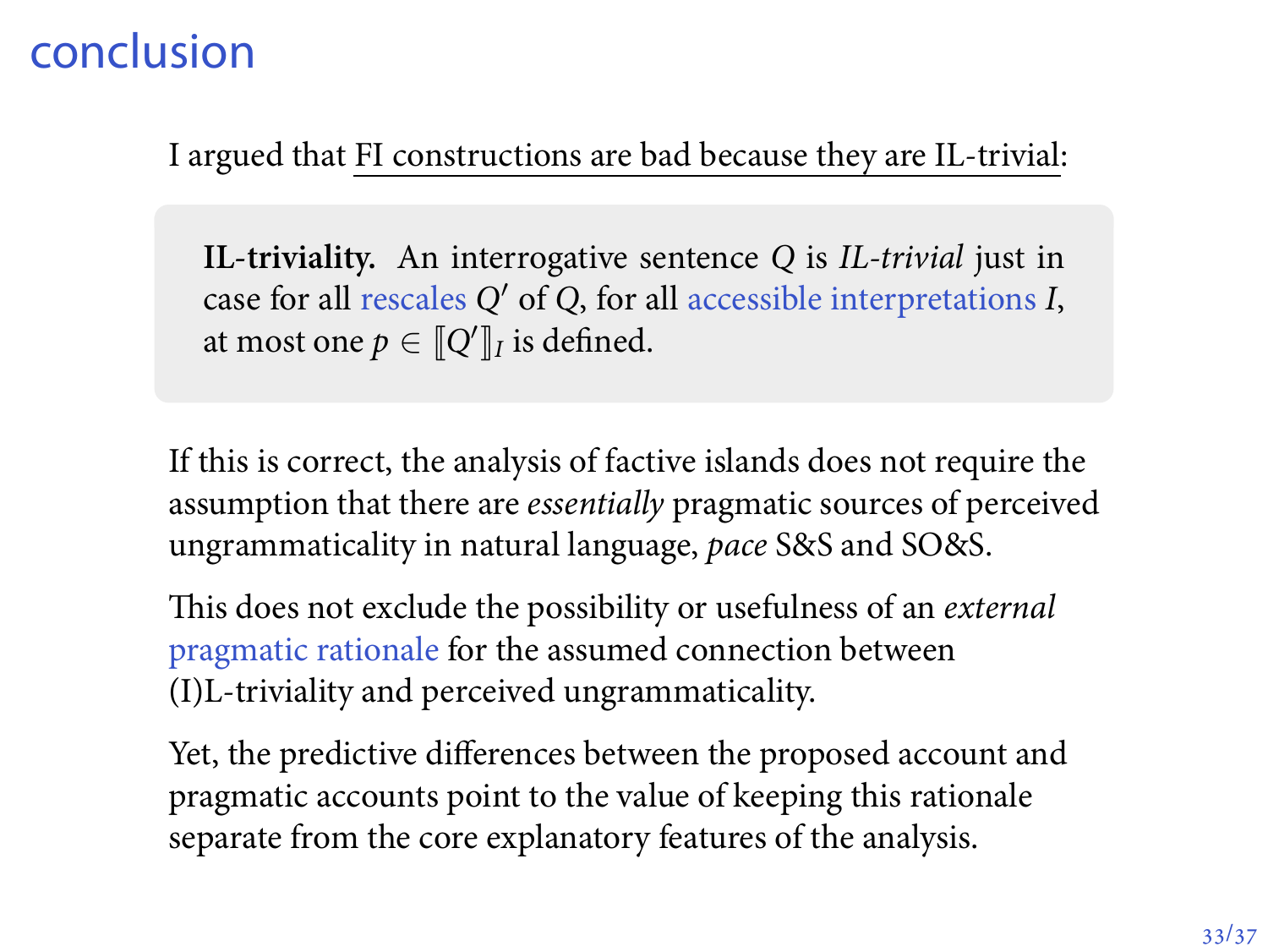# **Thank you!**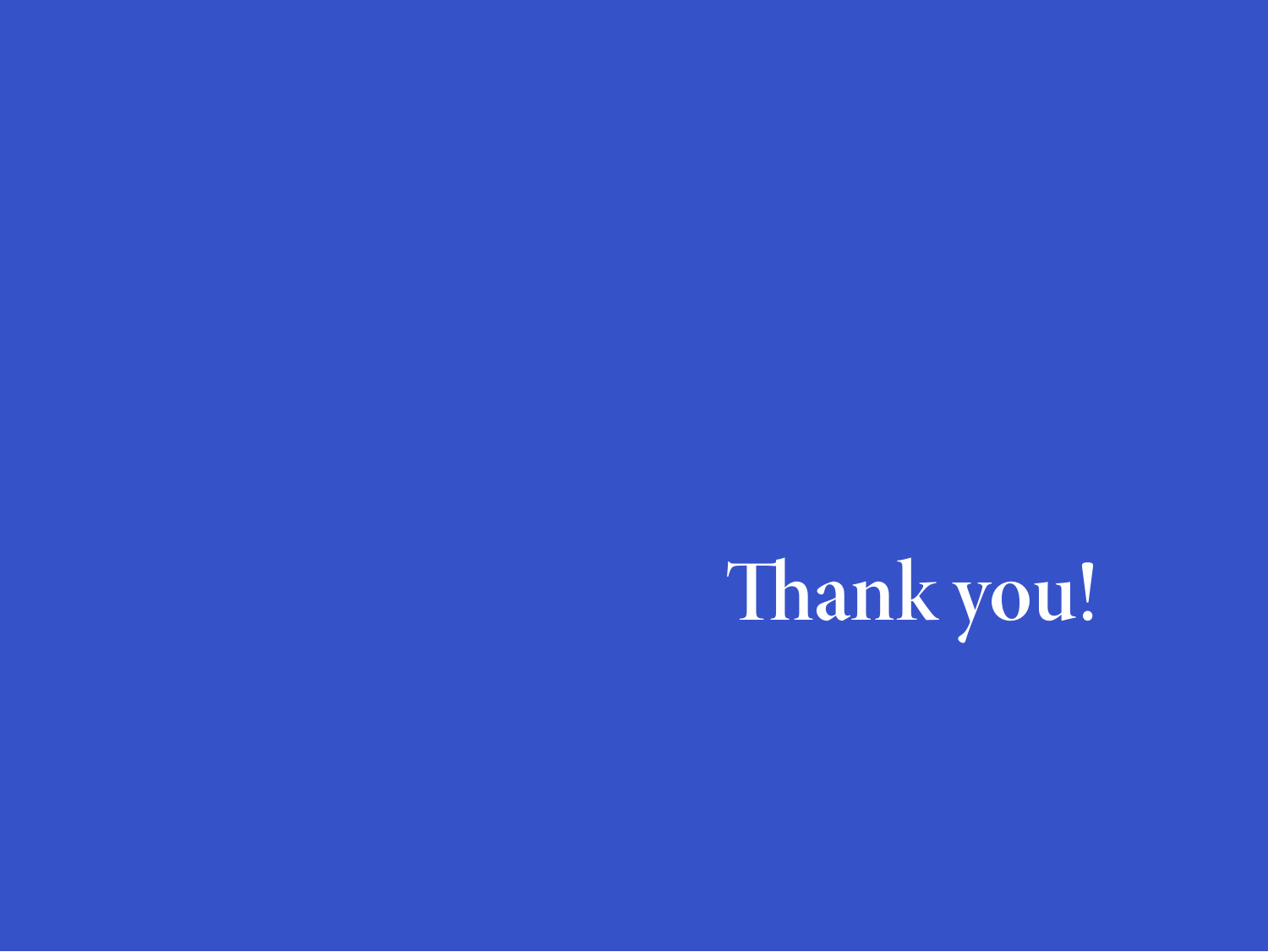## references i

- Abrusán, M. (2014), *Weak island semantics*, Oxford: Oxford University Press.
- Chierchia, G. (2013), *Logic in grammar: Polarity, free choice, and intervention*, Oxford: Oxford University Press.
- Dayal, V. (1996), *Locality in Wh-quantification: Questions and Relative Clauses in Hindi*, Dordrecht: Kl uwer.
- Del Pinal, G. (2017), "The logicality of language: A new take on triviality, ungrammaticality, and logical form", *Noûs* vol. 53 issue 4.
- Von Fintel, K. (1993), "Exceptive constructions", *Natural Language Semantics*, vol. 1 issue 2.
- Fox, D. and Hackl, M. (2007), "The universal density of measurement", *L*&P vol. 29 issue 5.
- Gajewski, J. (2002), "L-analyticity and natural language", unpublished manuscript.
- Gajewski, J. (2008), "More on quantifiers in comparative clauses", proceedings of *SALT 18*.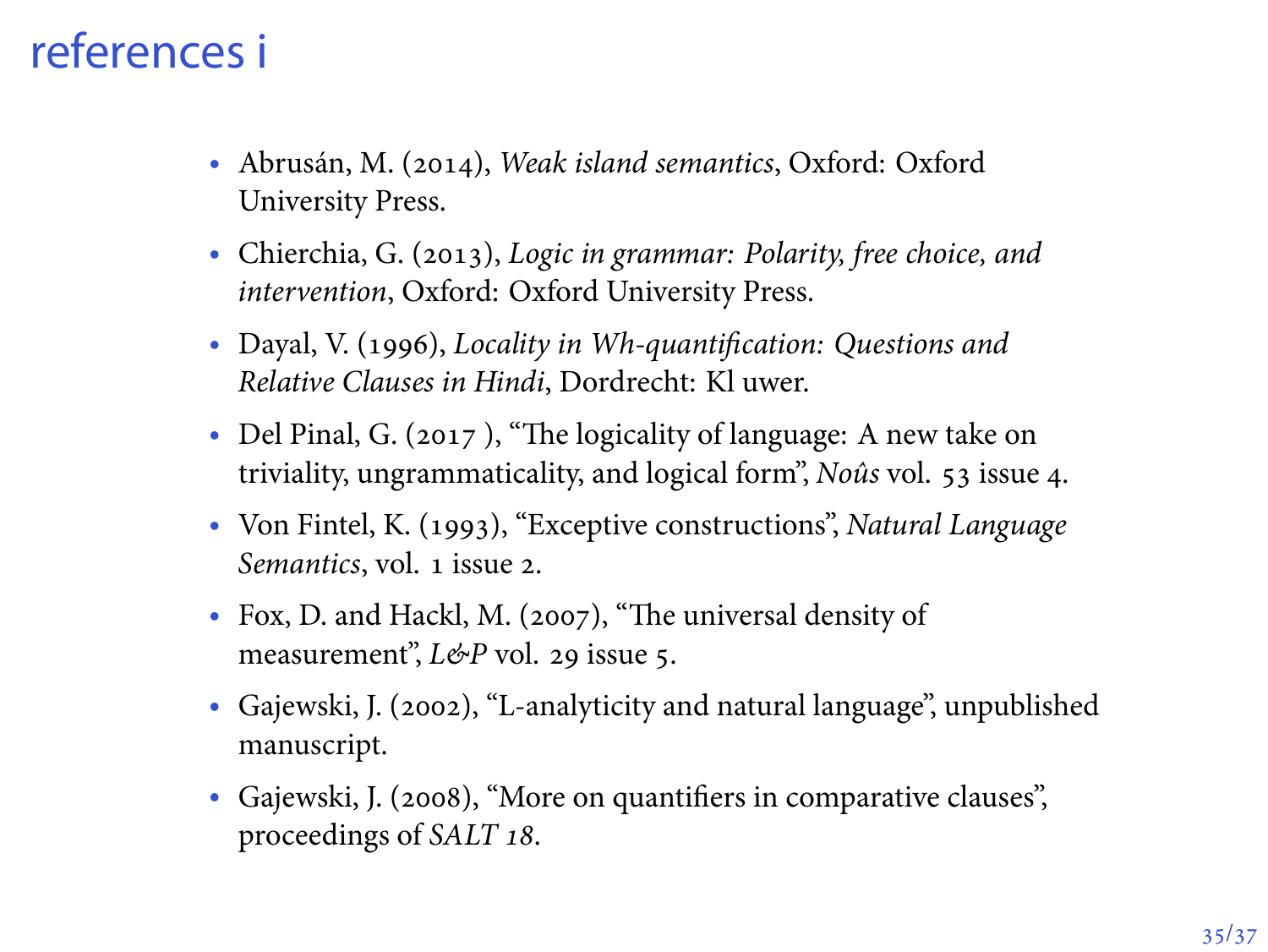## references ii

- Gajewski, J. (2009), "L-triviality and grammar", handout of a talk delivered at the UConn Logic Colloquium, available on-line.
- Guerzoni, E. (2003), *Why even ask? On the pragmatics of questions and the semantics of answers*, MIT PhD thesis.
- Mayr, C. (2019), "Triviality and interrogative embedding: Context sensitivity, factivity, and neg-raising". *Natural Language Semantics*, vol. 27, issue 3.
- Menández-Benito, P. (2005), *The grammar of choice*, University of Massachusetts Amherst PhD thesis.
- Oshima, D. (2007), "On factive islands: Pragmatic anomaly vs. pragmatic infelicity", *New Frontiers of Artificial Intelligence*, pp.  $147 - 161.$
- Schwarz, B. and Simonenko, A. (2018), "Factive islands and meaning-driven unacceptability", *Natural Language Semantics*, vol. 26 issue 3-4.
- Schwarz, B., Oshima, D. and Simonenko, A. (2019), "Factive islands from necessary blocking", proceedings of *SALT 29*.